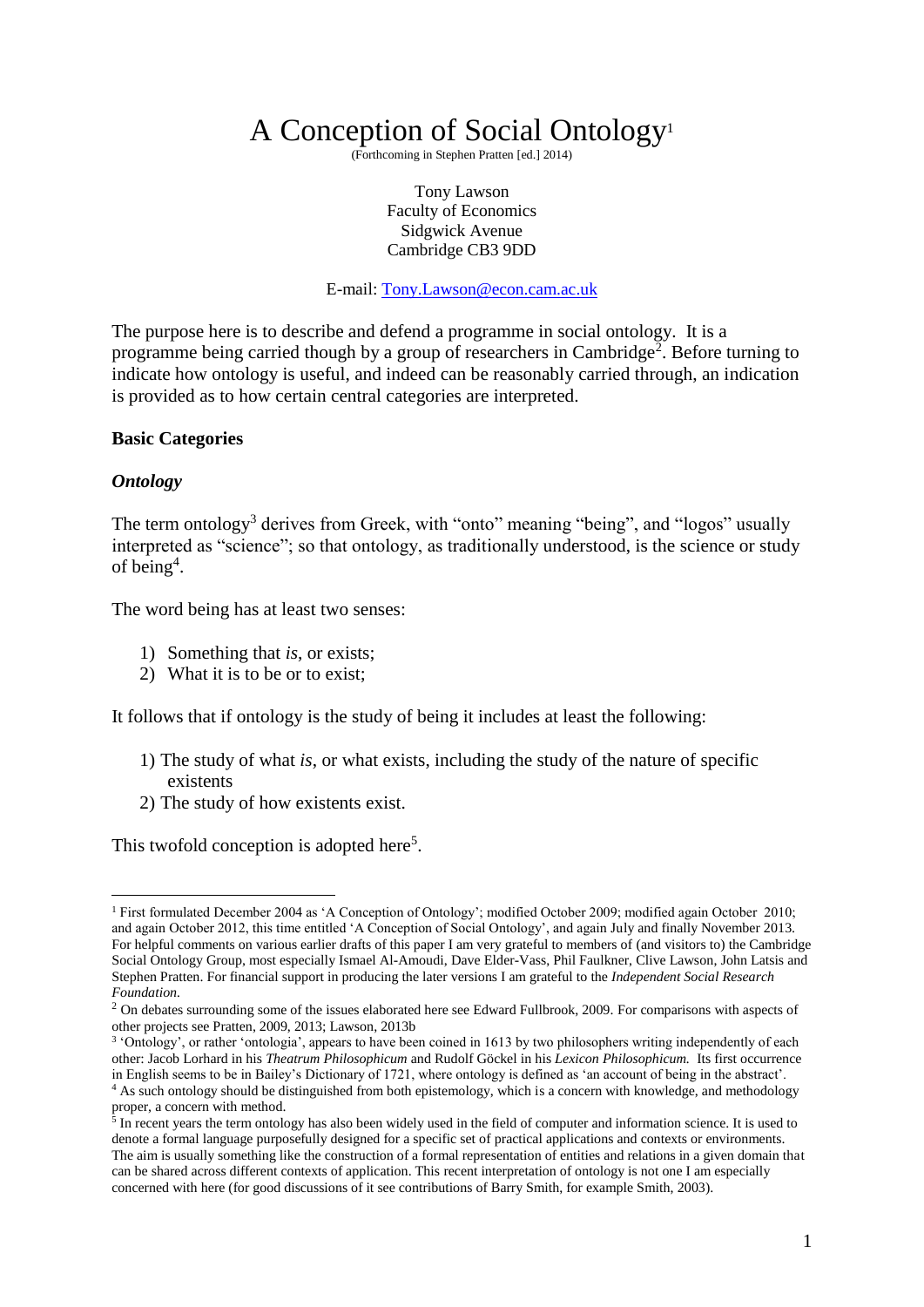## *Scientific and philosophical ontology*

The just noted two forms of study are labelled *scientific ontology* and *philosophical ontology* respectively.

All features of reality can be viewed under the aspect of their being. Yet actual projects concerned with the study of what exists will necessarily be highly specific or restricted in focus. Features that get singled out for extended study at any point will depend on historical circumstance and, most especially, the situations, biases and interests of researchers. Because features or phenomena so singled out will depend on the interests of current science, and, in the case of non-social phenomena at least, be very often first identified in scientific study, the branch of study concerned with what is or what exists, that investigates the natures of particular existents, is reasonably distinguished as s*cientific ontology* (it is easily extended to include significant existents posited within, or presupposed by, *social* scientific thinking). Clearly, so understood scientific ontology, if irreducible to, is often carried out within, science itself.

Whilst scientific ontology seeks to elucidate specific existents and their natures, *philosophical ontology* focuses on all other aspects of being, or on the existents in their wider context, including connections between existents, common properties if any, their mode of being, and so forth.

## *Ontological posits or presuppositions*

In some contexts, it is impossible to study the nature of putative existents apart from working with the scientific theories in which they are posited or presupposed. Superstring theory provides an example. Notice that to *identify* the presuppositions of such theories is not *per se* to be committed to them. The latter additional step requires an acceptance of the *plausibility* of those theories. Indeed many natural scientists do not at this point accept super-string theory as a plausible theory.

## *An Ontology*

A convention adopted here is to refer to the specific results of ontological study as *an ontology*. The ambiguity involved of having the same word for both a form of study and its results is not uncommon; the same duality arises with such categories as history, geography, literature, science and much else; the appropriate meaning will usually be clear from context.

## *Metaphysics*

The term "meta" in Greek means over, but it can also be interpreted as denoting behind or after<sup>6</sup>; whilst "physis" translates as nature.

It is the interpretation of meta as 'after' that most commentators take as significant in the morphology of metaphysics. For the latter term is usually said to owe its origins to the fact that the relevant part of Aristotle's *The Metaphysics* (ta meta ta phusika) (concerned with

<sup>1</sup> <sup>6</sup> Apparently this is because when X passes *over* Y it ends up either *behind* or *after* X.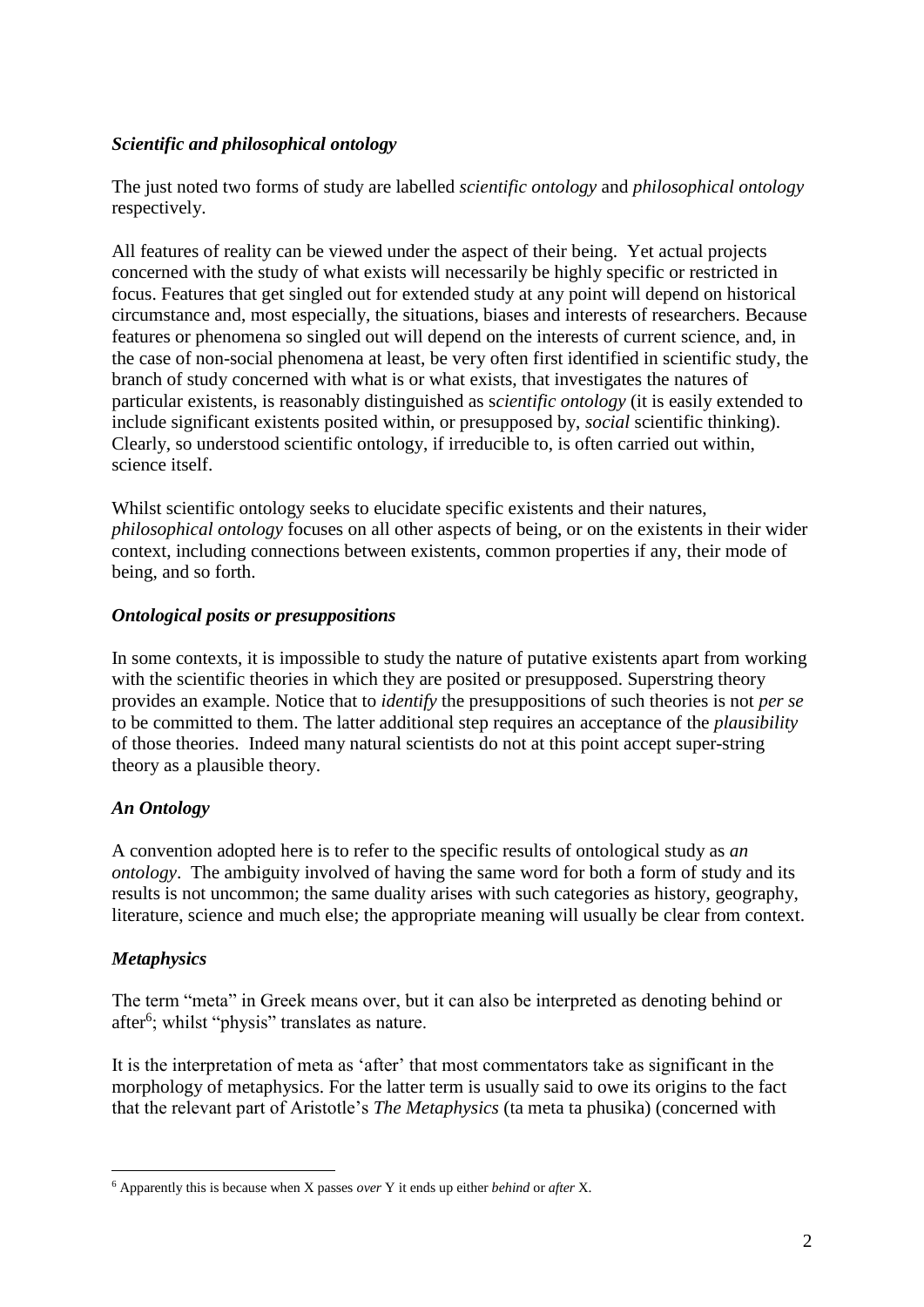"being qua being") was placed immediately *after* the part of the book called Physics<sup>7</sup>. However, it seems just as likely that the term had immediate intuitive appeal (and thereby achieved ready acceptance) as denoting the *purpose* of metaphysics, which is (or includes) reaching above or beyond nature (physis) as we immediately perceive it, to uncover its most basic components or fundamental features.

If the term ontology is sometimes used to study hypothetical worlds whether considered possible or not, as well as the world in which we live, metaphysics is usually reserved for the latter.

#### *Regional and specifically social ontology*

1

A traditional goal of ontology has been to explore the possibility of a system of classification that is exhaustive in the sense that everything (we know about) can be interpreted as a particular instance<sup>8</sup>.

Whatever view might be taken regarding the endeavour of seeking a comprehensive schema for the whole of reality, there may be good reason rooted in the nature of being to demarcate sub-branches of ontology, to instigate projects in *domain-specific* or *regional* ontology.

The view defended here is that there is a domain of phenomena reasonably demarcated as social reality or the social realm that provides a site for a viable regional project in ontology. One seemingly non-arbitrary basis for distinguishing sub-domains for projects in regional ontology is according to shared modes of existence of a set of existents. This indeed is the basis upon which the social realm is delineated by the Cambridge group.

<sup>7</sup>Aristotle (384-322 BC) never himself used the term metaphysics (when he wishes to refer to the relevant part of his study he uses such terms as 'wisdom' (*sophia*), 'first philosophy' [*prōtē philosophia*] or 'first science [*prōtē epistēmē*]). Nor even did he assemble the work we now know as *The Metaphysics*. The latter consists of a series of fourteen books, all or most of the material of which was written by Aristotle, most likely during the later period of his work; but it was not assembled in this way by him. Specifically the material was written after his leaving the Academy, Plato's school in Athens (Aristotle became a pupil of Plato [427-347 BC] at the age of seventeen, and remained for twenty years, first as a pupil and later as a relatively independent researcher, leaving after Plato's death), and following his founding (in 335 BC) his own school of philosophy in Athens: the Lyceum or Peripatos. But only after Aristotle's death, and probably between 200 and 100 BC, were these fourteen books arranged and published in the order with which we are now familiar. In fact the title itself, 'the Metaphysics' was probably provided by Adronicus of Rhodos when he assembled the Collected Works of Aristotle in the first century BC.

<sup>&</sup>lt;sup>8</sup> Whitehead sets out a version of philosophical ontology which accepts this goal in describing his approach to "metaphysics" identified explicitly as speculative philosophy:

<sup>&</sup>quot;Speculative philosophy is the endeavour to frame a coherent, logical, necessary system of general ideas in terms of which every element of our system can be interpreted. By this notion of 'interpretation' I mean that everything of which we are conscious, as enjoyed, perceived, willed or thought, shall have the character of a particular instance of the general scheme." (Whitehead, 1978[1929])

A similar position is taken by Mario Bunge who, as well as distinguishing philosophical (or speculative), from scientific, ontology, also, if somewhat unusually for a philosopher, notes that ontology can (as in social ontology, which I turn to below) be "domain" or "region" specific. Thus Bunge writes of ontology that it is:

<sup>&</sup>quot;The serious secular version of *metaphysics*. The branch of philosophy that studies the most pervasive features of reality, such as real existence, change, time, chance, mind, and life. (...) Ontology can be classed into general and special (or regional). *General* ontology studies all existents, whereas each *special* ontology studies one genus of thing or processphysical, chemical, biological, social, etc. Thus, whereas general ontology studies the concepts of space, time, and event, the ontology of the social investigates such general sociological concepts as those of social system, social structure, and social change. Whether general or special, ontology can be cultivated in either of two manners: speculative or scientific. The ontologies of Leibniz, Wolff, Schelling, Hegel, Lotze, Engels, Mach, W. James, H. Bergson, A. N. Whitehead, S. Alexander, L. Wittgenstein, M. Heidegger, R. Carnap, and N. Goodman are typically speculative and remote from science. So is the contemporary *possible worlds* metaphysics." (Bunge 1999, pp. 200-1).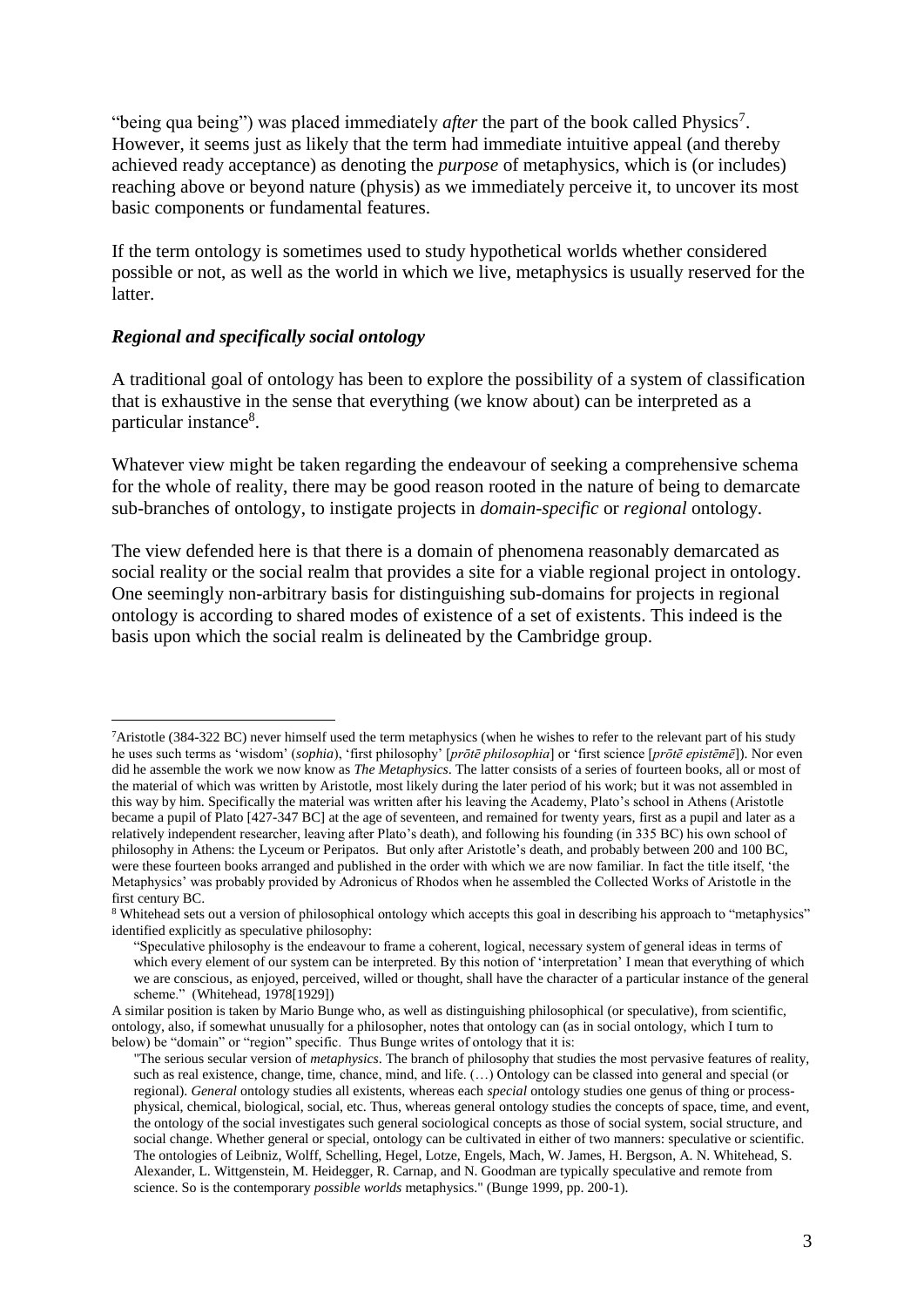By *social realm* is meant that domain of all phenomena, existents, properties, etc., (if any) whose formation/coming into existence and/or continuing existence *necessarily* depend at least in part upon human beings and their interactions<sup>9</sup>. The predicate 'social' thus signifies membership of that realm or domain.

By *social ontology* is meant the study of the social realm in total. Clearly social ontology, as with all forms of social theorising, is part of its own field of study.

#### **Emergence, System and Organisation**

The division of reality into separate domains raises the question of the relationship between them, if or where they exist. The definition of the social domain as the set of all phenomena resulting from the interactions of human beings indicates a presumed relationship of a form of dependency in this case.

A central category of domain (inter)dependence is that of *emergence*. Generally put, this category is used to express the appearance of novelty, or something unprecedented or previously absent. Of particular interest in the project of ontology described here are emergent entities or *systems* that are formed through the *relational organisation* of preexisting elements that (perhaps with modification) become, through their being so organised, components of the emergent entity or system. Emergent entities of this sort are thus dependent upon, in the sense of being formed out of, elements (typically also systems) that pre-exist them.

By a *system* is simply meant a compositional, in some sense coherent, totality, embedded in some context and (in contrast say to a mere collection or aggregate) possesses an organising structure (providing coherence) whereby the pre-existing elements become both interrelated as components as well as bound to features of the environment (on all this see Lawson, 2012, 2013a) .

## **Ontological and causal reducibility and downward causation**

An interesting set of questions in any context is whether an emergent entity bears causal powers, and if so what is the nature of the relation of these emergent powers to those of its components. Two doctrines, those of *causal reduction* and of *downward causation*<sup>10</sup>, are prominent in the relevant philosophical literature. The doctrine of causal reduction prioritises the causal powers of the components over those of the emergent totality, either synchronically or diachronically (in the latter case the causal powers of the totality are said to be explicable solely in terms of the causal interactions of the components). The doctrine of downward causation prioritises the causal powers of the emergent totality over those of its components, by having the former somehow act upon the latter. Both of these doctrines are rejected by the Cambridge group (see especially Lawson, 2013b). This rejection, in the context of specifically *social* ontology amounts to a rejection of prominent versions of both *methodological individualism* and *methodological holism* (see Lawson, 2012, 2013a, 2013b).

1

<sup>&</sup>lt;sup>9</sup> The term 'necessarily' serves to exclude factors that in a sense depend on us but only contingently so, for example all the natural structures and life-forms that we could destroy but do not.

 $^{10}$  Sometimes referred to as re-constitutive downward causation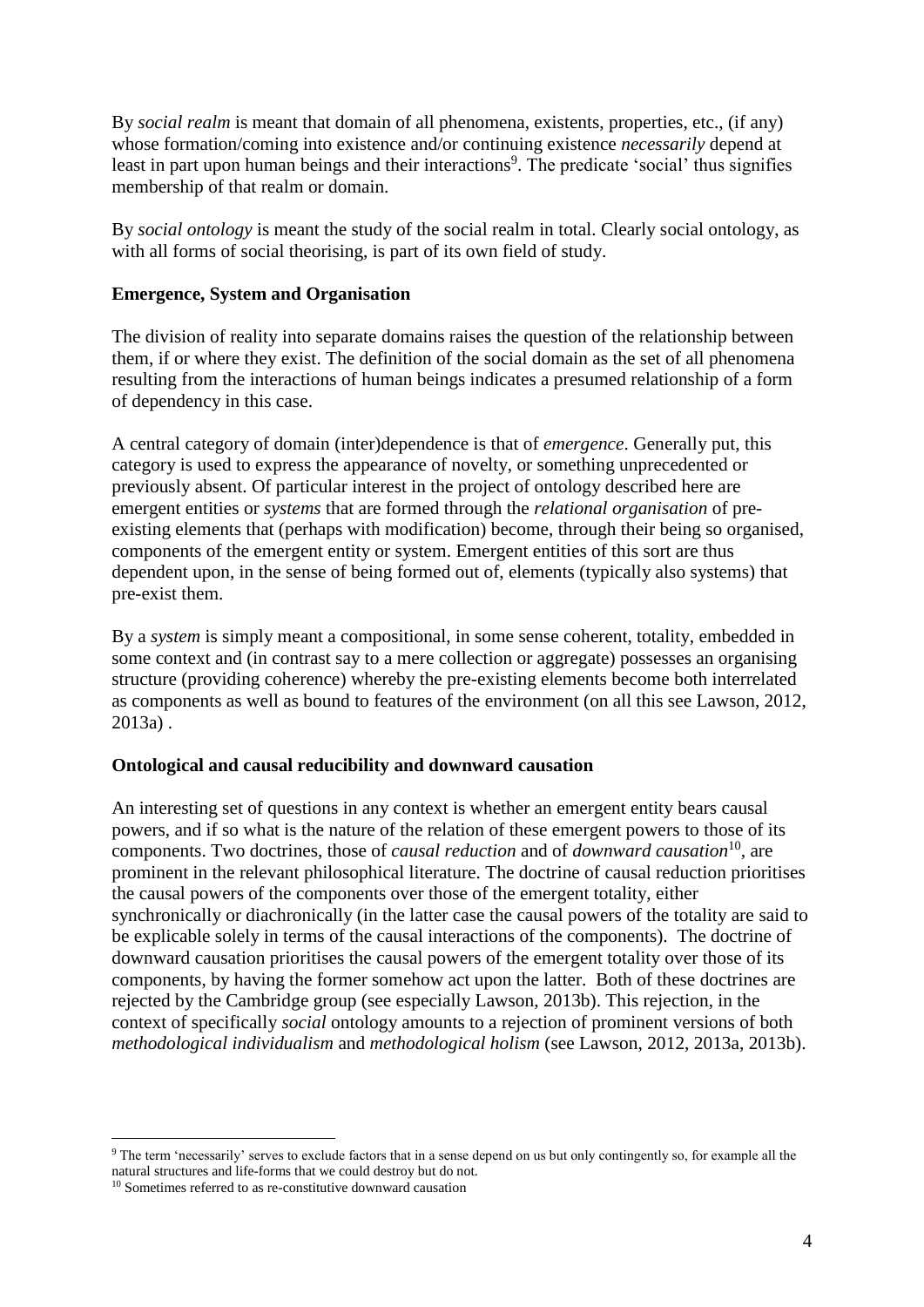#### **Why engage in ontology?**

1

So why bother with ontology as conceived here? In any domain where ontology, whether philosophical or scientific, can be successfully pursued, its value lies in bringing *clarity* and *directionality*, thereby facilitating action that is appropriate to context. For in theorising, as in all forms of human endeavour, it is quite obviously helpful to know something of the nature of whatever it is that one is attempting to express, investigate, affect, address, transform or even produce.

It is difficult to think of an area of life where knowledge of the nature of what is before us is not helpful. Ontological insight allows each of us to act differently in appropriate ways in the face of, say, a timid bird, a fragile antique, a bull, a tree, an expectant audience, a car, a hostile enemy, or an earthquake. If examples such as these seem obvious, there is no reason for expecting the benefits of ontological awareness, if feasible, to be any less significant when the phenomena of interest are those encountered or addressed in the process of scientific research.

Of particular interest here is the systematic study of the possibilities of, and for, human flourishing, as a likely essential condition of any meaningful projects of human emancipation.

In addition, the study of the ontological *presuppositions* of theories and practices of different groups and communities can facilitate an understanding of varying cultural systems or even of 'academic tribes' (see below).

The study of the ontological *presuppositions* further allows the identification of inconsistencies and other potential inadequacies in scientific and other forms of reasoning. This is possible just where the ontological presuppositions of different aspects of specific theories or practices remain unexamined by their scientific creators and so are not compared either to each other or to any explicitly expressed worldviews.

Other uses of ontology, particularly as they relate to understanding social phenomena, are postponed to the section on social ontology below, where relevant matters are discussed in a less abstract fashion. Suffice it to say at this stage that ontology (in conjunction very often with the study of ontological presuppositions) serves not as a substitute for science or substantive theorising but as a Lockean under-labourer for such activity<sup>11</sup>. Its essential contribution lies in helping clear the ground a little so that substantive theorising can proceed more fruitfully than would otherwise be the case.

In the Cambridge project it is philosophical ontology, and in particular social philosophical ontology, that so far has figured most prominently and extensively. However, this emphasis is seemingly uncommon in overtly philosophical circles and consequently appears in need of some defence. Indeed, many contributors, and in particular various twentieth century philosophers working in the analytic tradition, have insisted that scientific ontology,

<sup>&</sup>lt;sup>11</sup> The interpretation of philosophy or methodology as an under-labourer for science can fairly be attributed to Locke. It is a conception provided, albeit almost as an aside, in the 'Epistle to the Reader' of his *An Essay Concerning Human Understanding*. Here Locke writes:

<sup>&</sup>quot;The commonwealth of learning is not at this time without master-builders, whose mighty designs, in advancing the sciences, will leave lasting monuments to the admiration of posterity; but everyone must not hope to be a *Boyle* or a *Sydenham*; and in an age that produces such masters as the great *Huygenius* and the incomparable Mr. *Newton*, with some others of that strain, it is ambition enough to be employed as the under-labourer in clearing the ground a little, and removing some of the rubbish that lies in the way to knowledge" (Locke, 1690 [1947], pp. xlii, xliii).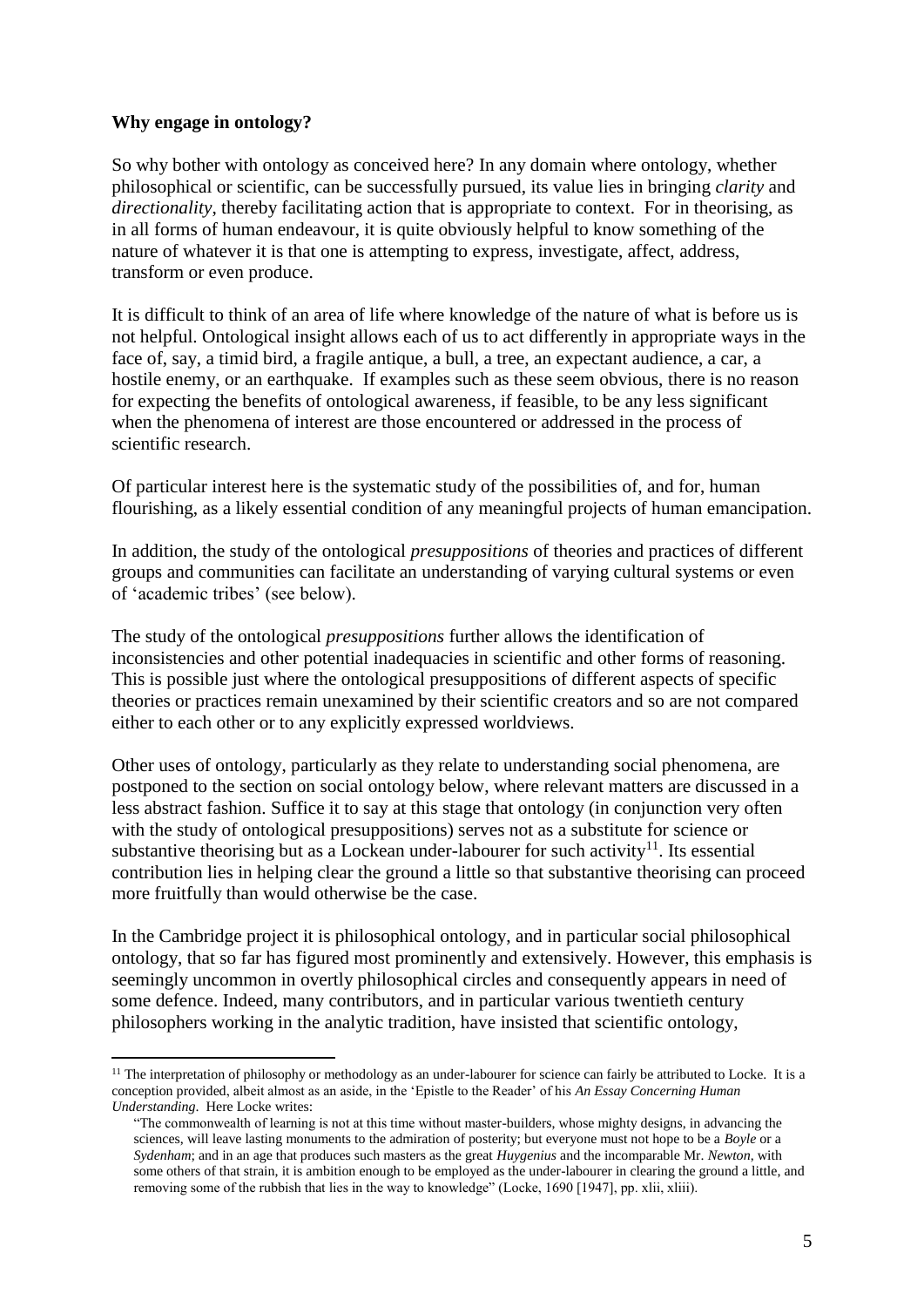specifically analysis that centres on the elaboration of the content of scientific theories, is the only defensible way of proceeding. In fact, within this latter group, it is very often held that not only is philosophical ontology as conceptualised here infeasible, but it is only the theories of natural science concerned with non-social phenomena that are usable for gaining ontological insight. Furthermore, various contributors even take the view that any kind of ontology concerned with a world *apart* from our theories is out of the question. According to this group, all that we can sensibly seek to achieve is the identification of ontological posits, a project to which they sometimes, if somewhat misleadingly, give the label of internal metaphysics.

At this point it is insightful to address the arguments of the sceptics. In doing so defences are provided first of scientific ontology and then philosophical ontology where the focus is on non-social natural phenomena, and eventually of specifically social ontology both scientific and philosophical.

## **In defence of scientific ontology**

To the extent that twentieth century analytic philosophy has accepted the project of ontology at all this is usually associated with the contributions of Quine, particularly his "On What There Is". In this paper, Quine (1948/49 [1953]) argues that to be is be a value of a bound variable. Bound variables are terms like 'thing', 'everything' 'something'. Quine's contention amounts roughly to the claim that to be is to be in the range of reference of a pronoun.

If (to use Quine's example) a person declares "some dogs are white" that person is actually saying that some things that are dogs are white; and for this statement to be true the things over which the bound variable 'something' ranges must include some white dogs. So in making the original utterance the person is accepting that white dogs are part of her or his ontological commitments

When using the phrase "to be is to be a value of a bound variable", Quine gives the impression that he is talking of what exists. However, it must be accepted that, first and foremost at least, he is indicating only how we determine whether someone (the author of a text) is committed to an existent. Thus, it could be argued that Quine is concerned not expressly with the way the world is, but only with ontological posits. Such an interpretation is feasible, and it has led some interpreters of Quine to argue that he is merely laying out a strategy that scientists and others should follow in order to clarify their ontological commitments.

If this was as far as Quine is prepared to go he would indeed belong to that strand of twentieth century philosophy, inspired by Immanuel Kant and including the likes of Rudolf Carnap, Hilary Putnam and Peter Strawson, that has conceived all ontology as properly concerned not with any ('external') world in itself but only with human concepts, languages or systems of beliefs.

For this group the objective is simply to elucidate the ontological commitments of selected sets of language users or belief holders. Traditional ontology aimed at the world beyond is considered impossible; it is said to necessitate an "external metaphysics" resting on a neutral perspective or "God's eye view" capable of comprehending reality as it exists independently of our knowledge frameworks and language. In rejecting such metaphysics, members of the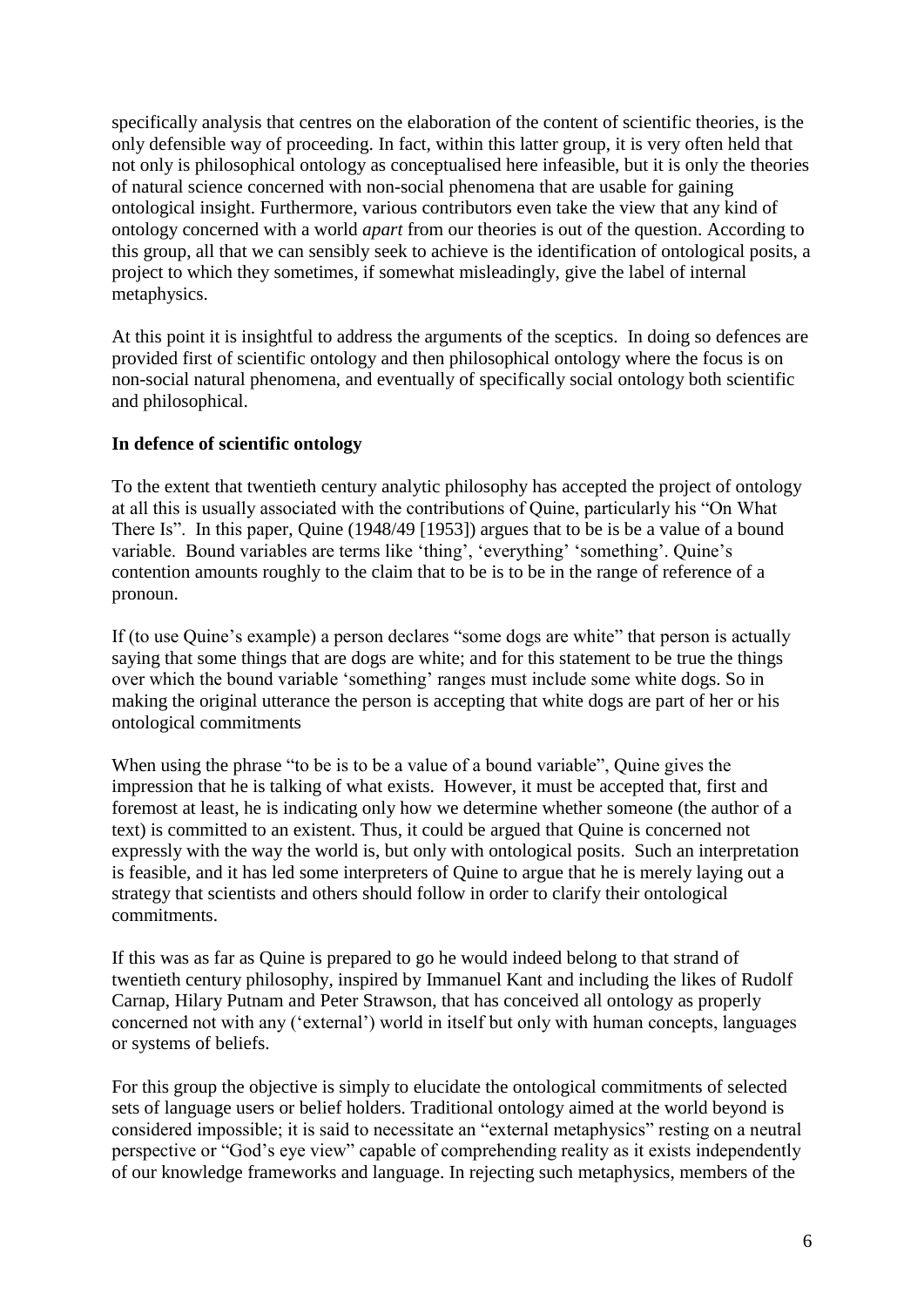group in question argue that the most that can be undertaken is a study of the presuppositions or ontological commitments of specific theories or systems of belief, an activity termed "internal metaphysics".

Ontology in the sense of the study of any 'external' reality is thus replaced by the study of how a particular community or individual conceptualises a particular domain. The goal is merely to identify the conceptual presuppositions of sets of belief systems, languages and so forth. These proponents of "internal metaphysics" thus seek to uncover features *not* of the world beyond conceptions, but of the belief systems of their subjects; the goal is an account *not* of the broader reality but of such features as the taxonomic system presupposed by speakers of a particular language or by researchers working within a scientific discipline.

Actually, however, Quine does seem to go further than this. Not only does he practice 'internal metaphysics' but in accepting certain theoretical claims as reliable, he seems to be accepting the posited ontology as reliable as well. Further Quine suggests that the way in which we accept an ontology is similar to the way we come to accept a scientific theory, that is by seeking to accommodate within a simple conceptual scheme all the relevant facts in the domain, albeit with the proviso that ontologists seek to accommodate not empirical facts but 'science in the broadest sense':

"Our acceptance of an ontology is, I think, similar in principle to our acceptance of a scientific theory, say a system of physics: we adopt, at least, insofar as we are reasonable, the simplest conceptual scheme into which the disordered fragments of raw experience can be fitted and arranged. Our ontology is determined once we have fixed upon the over-all conceptual scheme which is to accommodate science in the broadest sense" (Quine, 1948/49 [1953], pp 16, 17, page references to the latter.)

Quine, then, at least in his influential 1948/49 [1953] contribution, appears seriously to engage in traditional ontology, the project of investigating the nature of reality. He treats it not as the study of scientific language, or some such, but of the world beyond (i.e., that does not merely reduce to) conceptions $12$ .

If this is a reasonable interpretation of Quine, problems arise through his strategy for achieving his (pragmatic) goal of limiting the scope of ontology. Although Quine seemingly does always believe that some posits, some ontological commitments inherent in reasoning, are informative of the way the world is, with the passage of time at least, he is found suggesting that this is so only of some very special forms of reasoning. Thus, by the time of his "Word and Object", Quine (1960) is suggesting that the entities we quantify over, and certain predicates we use, are indeed indispensable in everyday language, but have no ontological significance.

Rather he distinguishes a top rate conceptual system (basically non-social natural science "properly formalised") from a "second grade conceptual system" and simply asserts that only our first grade conceptual system provides a serious or reliable account of what the world contains. Thus Quine (along with Paul Churchland, Bernard Williams and various others)

<u>.</u>

<sup>&</sup>lt;sup>12</sup> Of course, if Quine is a realist, his emphasis on the empirical under-determination of theories and of the underdetermination of translations means that he is very cautious about allowing that anything can actually be known, as opposed to being capable of being ranked according to pragmatic use.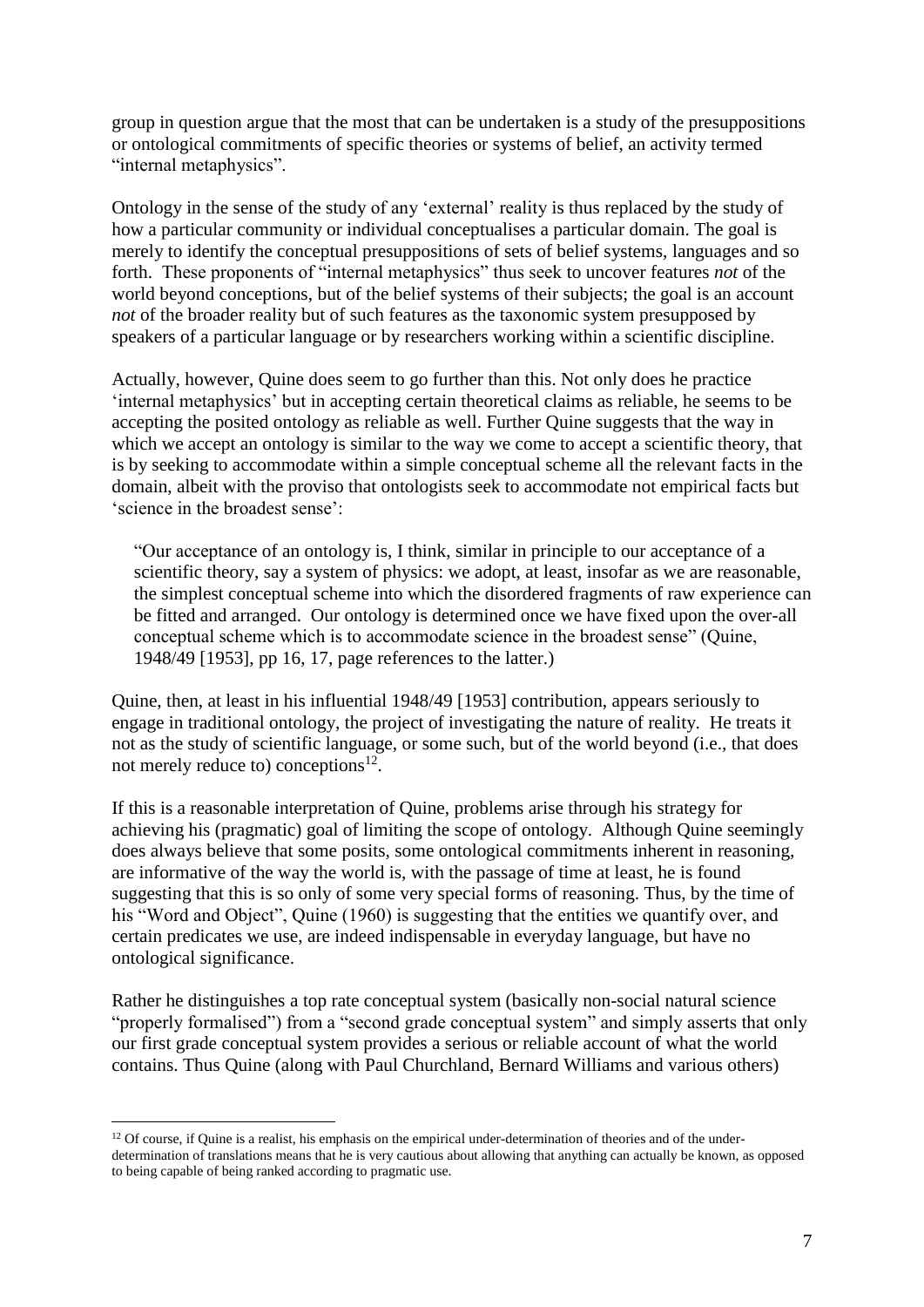insists that only our best scientific theories about the world say anything seriously about what there is. Later, describing his position as *naturalism,* Quine writes:

"Naturalism looks only to natural science, however fallible, for an account of what there is and what what there is does. Science ventures its tentative answers in man-made concepts, perforce, couched in man-made language, but we can ask no better." (1992, p. 9)

Putnam (2004) amongst others thinks this signals the death of ontology. He observes that many of us (including apparently Quine) say things like 'Some passages in Kant's writing are difficult to interpret'. According to Quine's earlier reasoning, such assessments commit us to the existence of such things as 'passages that are difficult to interpret' as well as correct and incorrect interpretations of passages. Putnam reasons that, because the interpretation of text is not part of our best scientific theories, the later Quine and sympathisers must conclude that "passages which are difficult to interpret do not exist" (Putnam, 2004, p. 13). Finding such a conclusion to be absurd, Putnam concludes that ontology has received a blow from which there is no recovery.

There are, though, certain features of the various lines of reasoning in play here that are less than compelling:

First, even if it were acceptable to hold that only theories belonging to a top rate conceptual system ([non-social] natural science properly formalised) provide serious or reliable accounts of what the world contains, it would not follow that things posited in a "second grade conceptual system" need not exist. It is one thing to suggest that only our best theories give us *reliable* access to what there is; it is another to say that nothing exists that are not posited by these theories, and in particular that the posits of other second grade theories must not exist. After all some entities posited in first grade science may also be posited in some "second grade" conceptual system or theory as well. Furthermore, where or if ideas originate as a second grade theory which is later transformed into a first grade one, the reasoning of our philosophers would seem to imply that the entities so posited did not exist until the acquisition of first grade status of the theory brought them into existence. This is hardly an implication that these would-be scientific realists would want to endorse. In short, even accepting the dualistic thinking of these philosophers the mere fact of an entity being posted in some "second grade" theory implies nothing of necessity about its existence.

Second, who is to say that the interpretation of texts is not part of our best scientific theories? This presupposes a conception of 'best' and of 'scientific' that is not provided.

Third, who is to say, or by what criteria are we to stipulate, that theories considered (by whom?) to be our "best scientific" ones, are the only ones suitable for the (ontological) task at hand? None of the philosophers in question provide any insight on this. It is widely acknowledged that many theories formulated in the social science academy, particularly economics, are unreliable. But the same is not obviously true of lay theorising. Indeed, when eventually the social realm is examined, it will be observed that it is more often the insights of lay theorising that inform the theories of economists rather than the other way around; it is lay theorising and understanding that constrain economists to posit certain real world categories/entities such as: markets, money, firms, institutions, technology etc.

Fourth, what anyway is the problem of allowing that things like "passages that are difficult to interpret" exist, are real, are a part of being? Why should our accepting their reality signal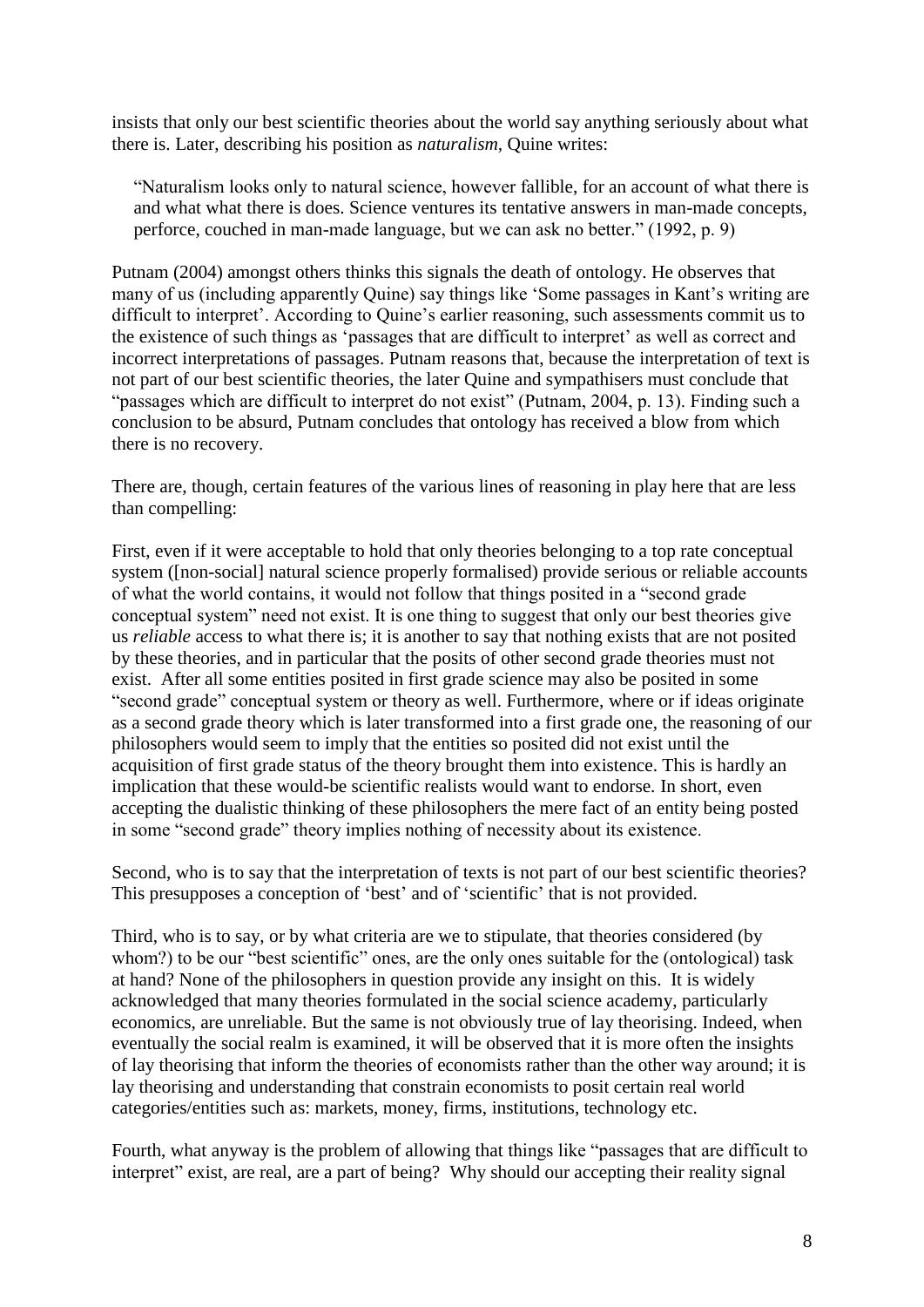the death of ontology? Quine clearly does not want to grant existence to too many things. But this is merely an *a priori* or pragmatic preference. Of course, if we refuse to adopt Quine's (arbitrary) stance we must accept that ontology so conceived has an enormous field of enquiry. Indeed, it is the whole of being. But this merely means that in order to progress it is necessary, as here, to delimit any particular ontological project pursued. There is no obvious problem of principle with this. It just entails that we need to be clear about our fielddelimiting strategies.

So there is no compelling case here to conclude that ontology is dead. At least a version of scientific ontology is found to be viable. As long as we are in possession of theories widely regarded as reliable, whose content can serve as premises for ontological analysis, there is reason to suppose that the presuppositions uncovered can relate to a reality beyond conceptions. Where this is not so then we can accept that, when employing the method of Quine, we are learning only about the presuppositions of scientists.

Scientific ontology, then, at least for the non-social natural realm seemingly remains feasible. However, it is argued below that it is possible to go significantly further. And it is essential that this is so. For, amongst other things, to the extent that the objects of scientific theories are discipline or even sub-discipline specific, the relations between such entities inevitably fall outside the domain of ontology as Quine so narrowly perceives it. These are matters addressed shortly. To this point, the aim has been merely to establish that scientific ontology is not everywhere ruled out on principle. The objective next is to defend philosophical ontology. And this may seem to be the harder task. For it is widely held that this sort of philosophy, before all others, is necessarily *a priori* and transcendent. The goal here is to indicate that such a fear is unfounded.

## **In defence of philosophical ontology**

The contention to be defended here, then, is that philosophical ontology need not be dogmatic and transcendent, but rather can be conditional and immanent. Quine allows that the theories of natural science constitute a legitimate entry point for scientific ontology just because, or where, they are taken as reliable. Reliability of entry points is the key here. But in seeking such reliability we are *not* constrained to consider, with Quine, only those claims that express the content of theories. It is just as legitimate, for example, to commence from any feature of experience regarded as adequate or successful to the relevant domain of reality, including most especially those concerning *human practices*.

Of course, once this is recognised, it can be seen that ontology need not be restricted either to scientific (as opposed to philosophical) ontology or indeed to the study of non-social phenomena. Philosophical ontology at least as conceived here, aims at generalised insights, and reliable conceptions of human practices and so forth can be sought that too are reasonably generalised, including those relating to successful natural scientific practices as well as to everyday social ones<sup>13</sup>

For example, to start with philosophical ontology regarding the non-social domain, it seems to be a relatively non-contentious reasonably general assessment that practices of wellcontrolled laboratory experimentation often produce event regularities that otherwise would not (and do not) occur. Moreover experimental results are also regularly applied outside of

<sup>&</sup>lt;u>.</u>  $13$  The fact that the approach outlined here differs from that of  $(I \text{ might suggest generalises that of})$  Quine on such issues has been noted in an interesting paper by John Latsis, 2007.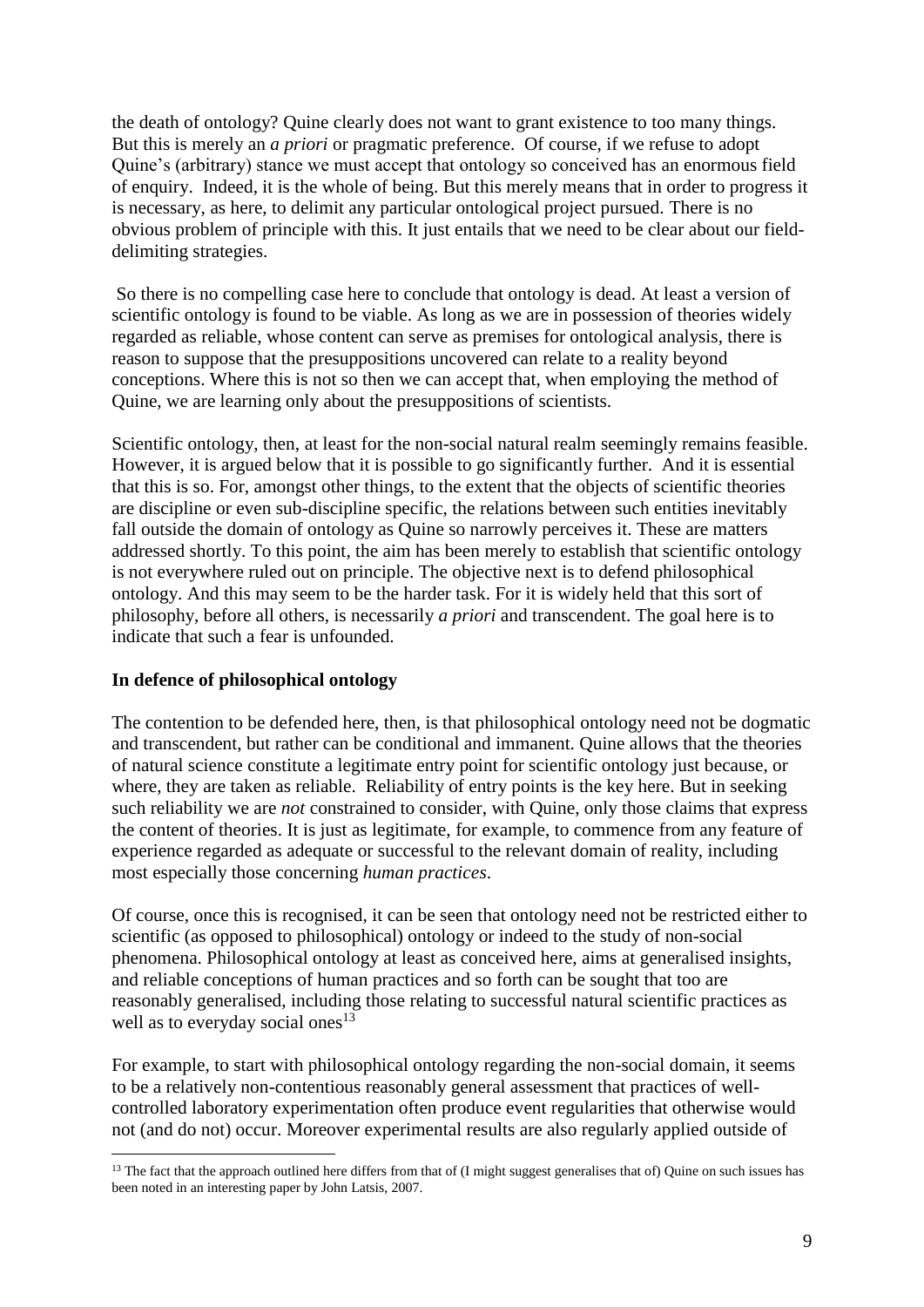experimental scenarios where event regularities are not in evidence. What are the preconditions of these two generalised features of practical experience? Let a system or scenario in which an event regularity is produced, or occurs, be described as *closed*; a domain of reality that comprises more than one ontological level (e.g., that does not consist only of events) be described as *structured;* and let any components of a system which can be insulated from (the effects of) others be described as *separable*. Making sense of the experimental production of an event regularity seems to presuppose that the experimental activity is concerned with a) manipulating an intrinsically stable, and separable, causal mechanism, and more specifically with b) successfully insulating such a mechanism from countervailing factors, so that its effects are not offset by countervailing mechanisms. Under these conditions, an event regularity is produced correlating the triggering of the mechanism and its effects. Similarly, a recognition that experimental insight relates to a causal mechanism rather than an event regularity explains how experimental results are successfully applied in where event regularities are not in evidence.

In other words, reflection on the conditions of experimental control reveals the domain of reality in question to be open (allowing the possibility of experimental closure), structured (constituted in part by causal mechanisms irreducible to events and their patterns) and separable.

Notice, then, that whilst reflection on a specific theory of science can provide insights about specific causal mechanisms (or whatever), reflection upon the ontological preconditions of certain generalised successful practices of science, this being an exercise in philosophical ontology, can provide more general insights, such as that the real world is characterised by such general properties as *structure, causality, separability* and *openness/closure*, and so on

#### *Transcendental reasoning*

1

In the experimental case just examined, the reasoning moves from generalised observations about experimental practices to inferences concerning their conditions of possibility. Any argument that moves from certain generalised features of our experience to their conditions of possibility can reasonably be termed transcendental. It was mentioned above that the arguments of Putnam, Carnap and others in favour of an internalist metaphysics are inspired by Kant. And this influence stems in significant part from his use of the transcendental argument. Indeed, Kant explicitly employs transcendental reasoning in a project concerned with replacing (what he viewed as misguided) endeavour aimed at disclosing the nature of being by a set of investigations into the presuppositions of our knowledge of being. Hence to acknowledge a reliance on transcendental arguments here may seem confusing.

But as already noted these two activities – elaborating the structure of reality and identifying the presuppositions of our knowledge of being – need not be different projects, and specifically the latter can serve as a means to achieving insights into the nature of being. An incompatibility between the two projects arises for Kant only when, in his doctrine of transcendental idealism, he identifies the task of uncovering the presuppositions of knowledge with that of elucidating the conceptual structures in terms of which any knowable being must be thought. In this, Kant is thus conflating practices that are conceptually distinct. Once we disentangle them<sup>14</sup> we can accept transcendental reasoning just as fallible,

<sup>&</sup>lt;sup>14</sup> I am not even sure that the conceptual disengagement of transcendental argument from Kant's specific mode of application is particularly contentious. Thus I note that in the *Cambridge Dictionary of Philosophy*, Brueckner opens his entry on *transcendental argument* as follows: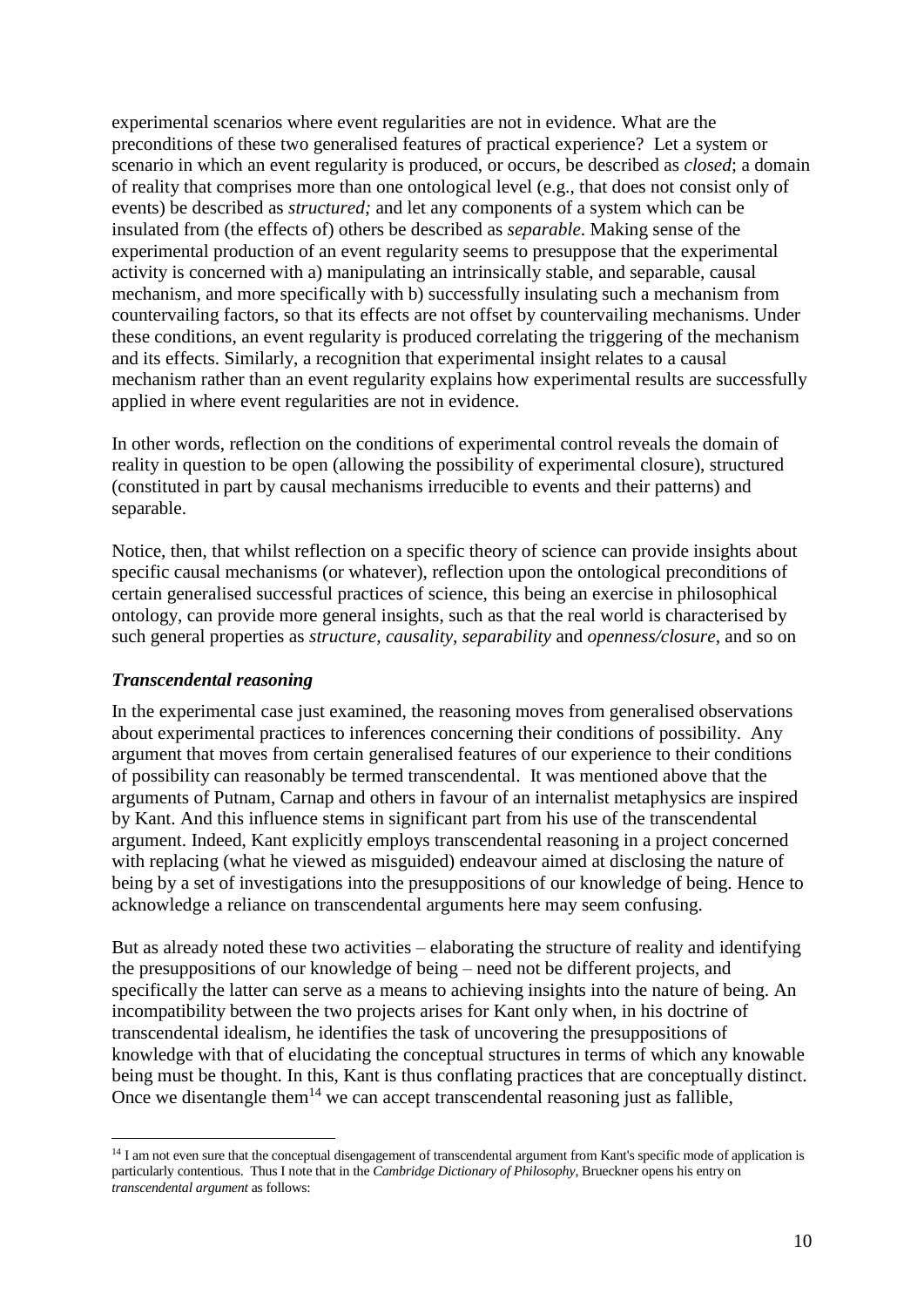practically conditioned, investigation into some or other feature of our experience, a practice which in philosophical ontology takes the form of an investigation into generalised features of our experience, including of human practices (see Lawson, 1998).

A point that warrants emphasis, perhaps, for it is rarely noted even by those who accept the case for philosophical ontology, is that transcendental reasoning can be employed even where the practices initiating the exercise are considered inappropriate in some sense. For such an exercise can still give insight, albeit into the sort of reality in which the practices being recommended or adopted would be appropriate. In this case the conception of reality in question can be contrasted with any other presupposed by successful practices, and relevant inferences can be drawn<sup>15</sup>.

There is no suggestion, finally, that use of transcendental reasoning is the only method of philosophical ontology; no presumption that philosophical ontology is somehow restricted to that method. However, this consideration of the workings of transcendental argument does serve to indicate that philosophical ontology can be (and of course the argument here is that it must be) conditional and immanent.

#### **Social ontology**

<u>.</u>

If the Cambridge concern has been mostly with philosophical ontology, the particular or 'regional' concern is with social ontology. To recall, by *social ontology* is meant the study of the *social realm*, where the latter is taken as comprising those phenomena whose coming into being and/or continuing existence depends necessarily on human beings and their interactions.

The concern of the Cambridge Group is with the following two projects in particular:

- 1) *Social scientific ontology*: the study of what is, or what exists, in the social realm, including the nature of specific social existents of interest; and
- 2) *Social philosophical ontology*: the study of how social phenomena exist, their modes of existence, connections between social existents, common properties, and so on.

Although it has proven to be the case that insights of philosophical ontology have facilitated specific endeavours in scientific ontology, it is useful here to touch upon the latter project first.

## **Social scientific ontology, an initial orientation**

<sup>&</sup>quot;**transcendental argument**, an argument that elucidates the conditions of possibility of some fundamental phenomenon whose existence is unchallenged or uncontroversial in the philosophical context in which the argument is propounded. Such an argument proceeds deductively, from a premise asserting the existence of some basic phenomenon (such as meaningful discourse, conceptualization of objective states of affairs, or the practice of making promises), to a conclusion asserting the existence of some interesting, substantive enabling conditions for the phenomenon. The term derives from Kant's *Critique of Pure Reason*, which gives several such arguments" (p. 808).

Of course, although modern familiarity with transcendental argumentation derives from the manner it was taken up by Kant, its employment is found in philosophy stretching back through the middle ages to the ancient Greeks. Over time its interpretation has developed with new understanding just as has the concept of an atom and almost any other notion. And the interpretation accepted here is certainly continuous with that running up to the present day through Kant.

<sup>&</sup>lt;sup>15</sup> Indeed, such a procedure has been consequential in modern social ontology, especially in relation to the study of the practices of modern economists (see e.g., Lawson, 2003, chapter 1).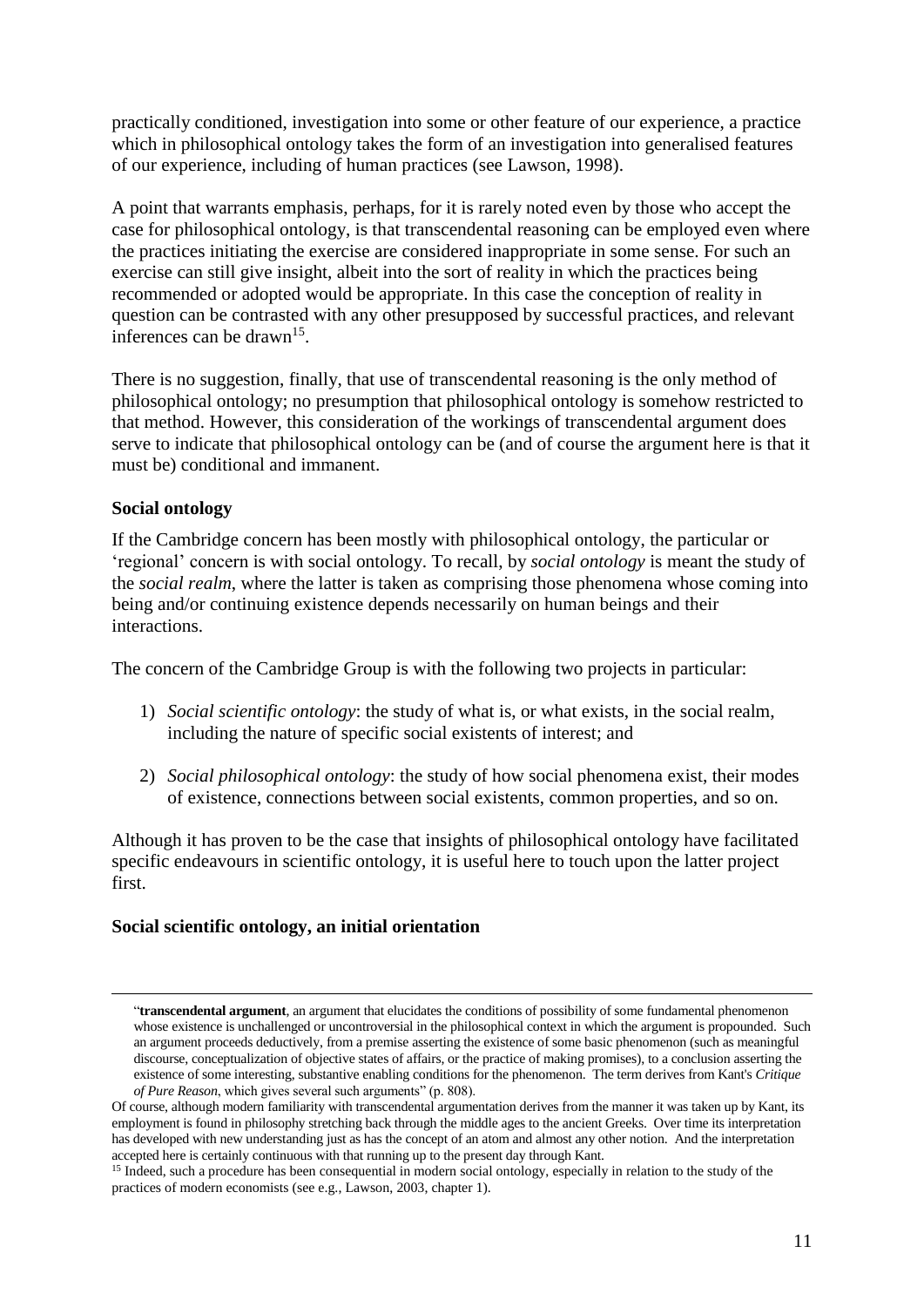Whatever the extent to which philosophers have disagreed amongst themselves over the possibilities of ontology with regard to the non-social natural realm, there has tended to be a fair measure of agreement (though it is by no means universal) that social ontology is more or less a non-starter<sup>16</sup>.

There is one obvious reason for this widely-shared assessment. Not only do the social sciences appear to be largely explanatorily unsuccessful, even by their own standards, but also they constitute a veritable cauldron of claims and counterclaims devoid of anything approaching consensus, and so are seemingly quite unable to provide potential entry points for ontological reasoning. Nowhere is this more obviously the case than within the discipline of modern economics.

Even so, and whatever the inherent difficulties facing projects in social ontology, there is actually one advantage that social scientific ontology possesses over its non-social counterpart. This is that whilst the entities of (or posited within) natural science (e.g., super strings, quarks, tanon-neutrinos, black holes) are at first unfamiliar, being the objects of conceptions formulated within scientific work in the course of explaining observed phenomena, resolving theoretical contradictions, and the like, and so in principle discoveries, the explanatory categories of social science, including economics, are typically already known (and agreed upon), at least under some description, prior to the work of science. This follows just because the social phenomena, unlike those of the non-social realm, emerge through human interaction and, *qua social phenomena*, depend on us, including our conceptions, for their continuing existence.

There is no suggestion here that lay conceptions are always adequate to their objects, of course. The claim is rather that we will likely already be aware of many, and possibly of most, social objects at some level. Thus, for example, any serious substantive account of aspects of capitalism will likely include categories such as markets, institutions, money, firms, production, all of which are prominent in lay conversation even if they often remain ill-defined and under-elaborated.

The primary problem with academic social scientific theorising lies not with identifying the categories (although it may yet be that a realistic analysis may reveal hitherto unrecognised forms of phenomena) but in the fact that such categories as appear vital are treated differently in competing theories.

Thus, in some social theoretic contributions the category *institution* denotes a pattern of behaviour, in others a set of rules, in still others a control system, and so on. Notoriously the category *money* is found to take different meanings in different paradigms, for example as a commodity, a unit of account, a means of exchange, a store of value, an accounting system, a marker of debts; whilst in the recently dominant paradigm of general equilibrium theorising no place is easily found for any notion of money, a feature recognised within that project as a failing (see e.g. Frank Hahn,  $1982^{17}$ ).

Indeed, observations of the latter sort bear on the assessment indicated briefly above, that by and large it is the insights of lay theorising that inform the theories of economists and not the

<u>.</u>

 $16$  There are of course exceptions to this, most notably the various contributions of Roy Bhaskar (e.g., 1989) and John Searle (1995, 2010)

<sup>&</sup>lt;sup>17</sup> As Hahn (1982) starkly concludes "The most serious challenge that the existence of money poses to the theorist is this: the best model of the economy cannot find room for it." (p1).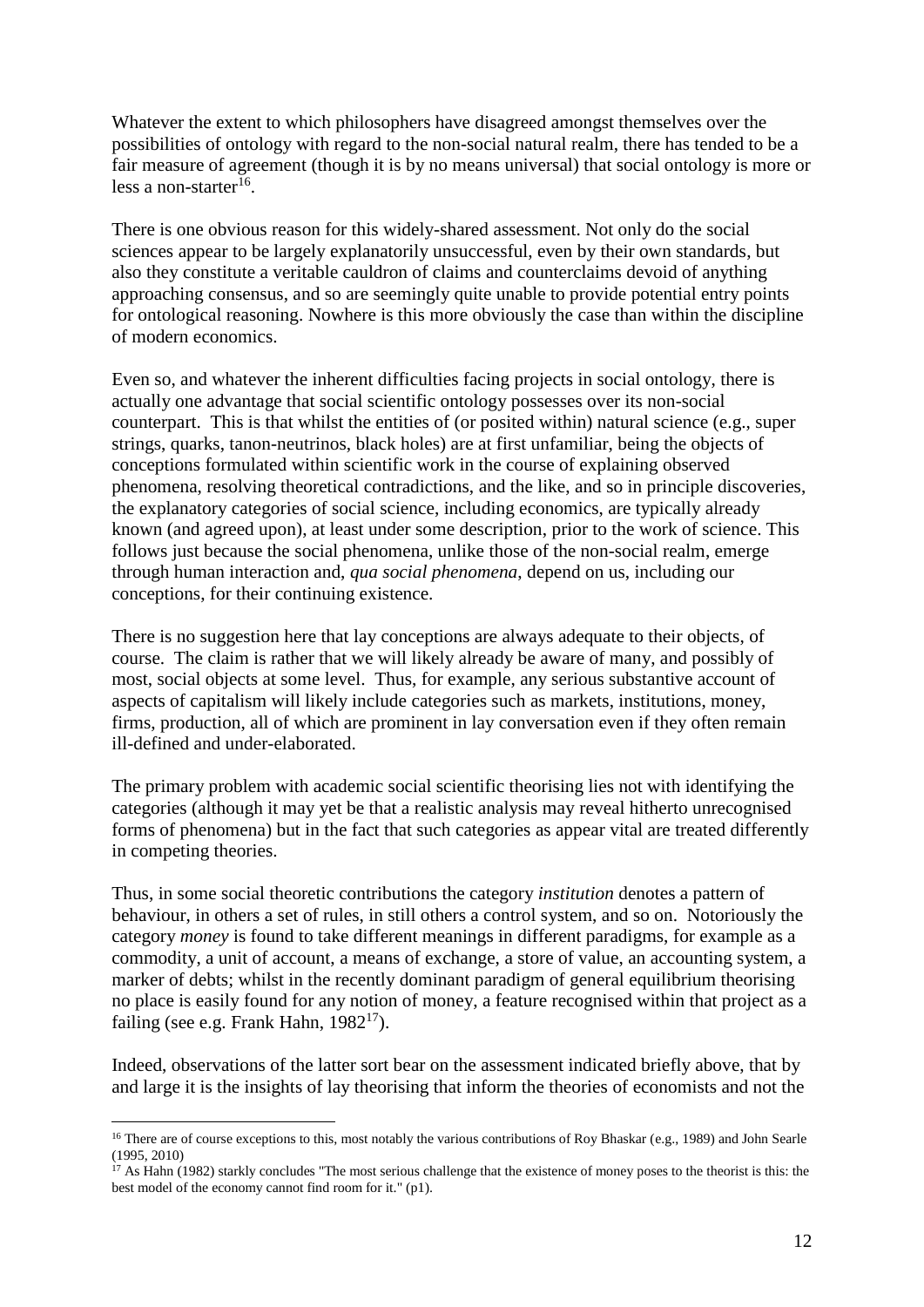other way around; it is lay theorising and understanding that constrain economists to posit certain real world categories/entities such as markets, money, firms, institutions, technology, etc., (or to interpret their absence as a failing).

So, in sum, if social scientific ontology has a head start on non-social scientific ontology in being in possession of knowledge of relevant categories even before turning to scientific theorising, its problem is that much social theorising around these categories is found to be unreliable, and certainly contested. As a result it is difficult to find social-scientific claims or theories that can safely be treated as providing suitable premises for the ontological elaboration.

A recognition of the latter state of affairs may even encourage a belief that social ontology is necessarily restricted to investigating ontological posits in the conceptions of social theorists; that in such circumstances ontological enquiry can at best claim to achieve merely a form of 'internal metaphysics', not an understanding of any 'external' reality beyond theorists' conceptions

It warrants emphasis that even if the latter sort of investigative endeavour were all that is feasible, it could still be of significant value. For to the extent that social theorists are committed to the content of their theories then such enquiry can be informative of the worldviews of social theorists, in the manner that psychology or anthropology can be informative of the worldviews of their subjects. Thus, it may be feasible to elaborate the worldviews of certain significant contributors, or, where a project is shared (and much modern economics, for example, is shared, encouraging Axel Leijonhufvud [1973] to talk of the 'economics tribe' in his classic 'Life among the econ'), of particular groups of social theorists.

For example, an ontologist concerned with the posits of modern economics could seek to tease out and elaborate the nature of the existents and interconnections presupposed in general equilibrium theory, or game theory, modern macro and micro economics, or new institutional economics, and so forth. The aim might be to elaborate how categories such as equilibrium, co-ordination, contract, competition, exchange, money, rationality, knowledge, beliefs, networks, society, etc., pan out in such conceptions. This is a project that may well prove attractive to those of an analytical philosophical bent.

## **Ontology as history of thought**

This form of ontological analysis becomes a useful tool in the history of thought (on this see especially Lawson, 2005b). In particular, by examining a contributor's ontological preconceptions it is often possible to throw further light on the nature and/or meanings of her or his substantive claims and contributions, especially where the latter are found to be otherwise open to a large number of seemingly ill-grounded interpretations.

For example, through examining the ontological preconceptions of relevant contributors it has proven possible, in economics, to give support to (contested) assessments, for example, that John Commons did hold a theoretical perspective (see Clive Lawson 1994, 1995, 1996, 1999); that Friedrich Hayek's position changed significantly over time (Lawson, 1994; Stephen Fleetwood, 1995, 1996); that Thorstein Veblen did favour an evolutionary economics as a realistic approach and not merely because making economics evolutionary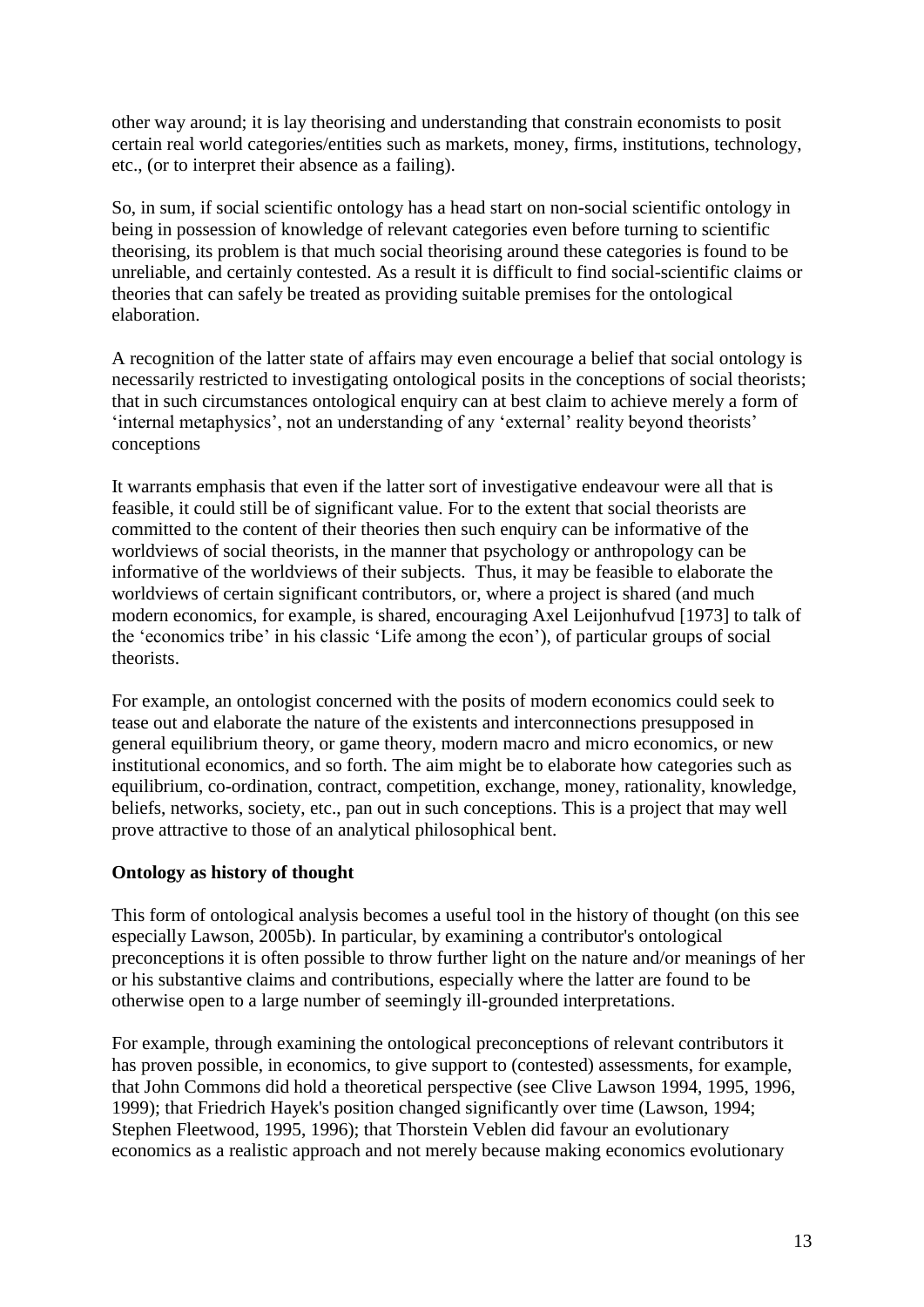would render it up-to-date (Lawson, 2003, chapter 9); that Karl Marx's theory (of capitalist tendencies) is not a deterministic theory (Fleetwood, 2001); and so on.

Of course, such projects of clarification presuppose that contributors being studied are reasonably internally consistent. But, not all are as internally consistent as they might hope to be. Indeed, it is conceivable that economists will sometimes profess worldviews that are at odds with those presupposed by their theorising. Here, though, is a yet further (or alternative) way in which social ontology of the sort in question can be useful: in revealing such inconsistencies (and possibly stimulating a dialectical process aimed at reconciling them).

Examples of this form of contribution already exist, of course. Thus, Mario Graça Moura (1997, 2002) focuses on the often-noted inconsistencies in Schumpeter's writings and shows that the explanation is that the ontological presuppositions of Schumpeter's equilibrium theorising are quite inconsistent with the worldview expressed in his vision of economic development. Stephen Pratten (1998) similarly shows that the inconsistencies between the ontological presuppositions of Marshall's equilibrium theorising and those of the theories of evolutionary biology explain Marshall's failure to achieve an intended second edition of his Principles incorporating insights from biology. Further, it is easy enough to subvert the claim of proponents of general equilibrium theorising that their project is essentially identical to Adam Smith's account of the invisible hand in his Wealth of Nations (see e.g., Kenneth Arrow and Frank Hahn, 1971, p. 1, for an example) by revealing the ontological presuppositions of the two to be quite opposed (see Leon Montes, 2003; Lawson, 2005a, 2005b, 2006).

But still these contributions, and others like them, are not enough. Research endeavour aimed at clarifying how certain contested contributions are best interpreted, or at identifying and explaining inconsistencies in an individual's output, are certainly of value. But it does not provide insight into the basic structure of social reality; it throws little if any light on the world beyond our conceptions. It would be preferable to engage in social scientific ontology that does. But is the latter possible?

Scientific ontology of this sort is indeed possible. But before indicating (and indeed in part in order to indicate) how it is possible, it is useful first to consider the feasibility of social philosophical ontology. For the latter proves helpful to the former. Of course, where the latter is possible, it could never be sufficient for social scientific ontology, not least because extra (fallible and contestable) empirical input will always be required. But, it can be enabling of it, not least by providing an account of the nature of social being with which all specific social existents conform. So at this point it is pertinent to turn to the question of the possibility of social philosophical ontology.

## **In defence of social philosophical ontology**

It was earlier suggested that one fruitful approach to philosophical ontology is by way of (transcendental) arguments moving from premises concerning successful generalised human practices to conceptions of their conditions of possibility. Although it cannot be said that most social scientific theories are reliable, we can accept that all of us successfully engage in various practices found reliably to facilitate our achieving day-to-day goals connected to going-on in life. Our practices are successful in the sense that they allow us to negotiate our way round a complex reality, an outcome intelligible only on the assumption that our individual practices are mostly appropriate to their conditions.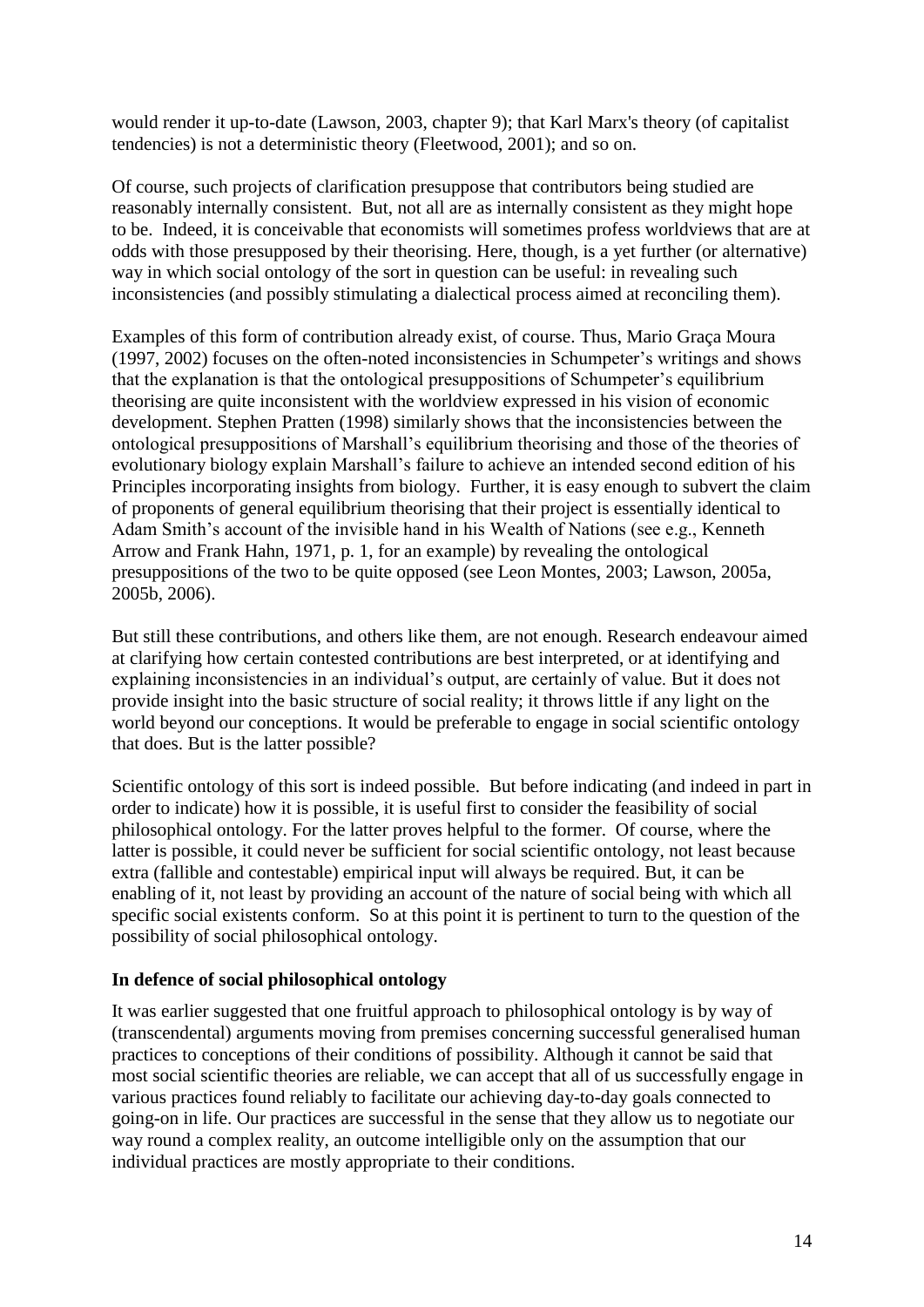For example a general feature of experience is that in any given community certain practices, for example driving on a particular side of the road, are repeated over again by seemingly all community participants.

How can this be explained? The obvious explanation is that individuals base their individual practices on a community-wide shared social structure of some sort. In particular within the Cambridge group it is argued that a necessary condition for the observed behaviour to be possible is the existence of communitywide *collective practices*, that is of *accepted* or acknowledged or recognised or observed ways of doing things (the term 'accepted' is utilised as a generic term – without implying there is necessarily approval), which guide the practices that individuals follow throughout a specific community (see e.g. Lawson 2003, chapter 2; 2012).

So a basic constituent of social reality is the collective practice. A collective practice is a way of proceeding that (implicitly) bears the status of being (collectively) accepted within a community. Various ways of proceeding might be imagined that could serve any outcome that (whether or not by design) happens to be facilitated through generalised conformity with a specific accepted way, i.e., with a specific collective practice; but for whatever reason, one way has turned out to be the way that is generally observed. Notice that there is always a range of behaviours consistent with any given collective practice.

## **A conception of social philosophical ontology**

In this manner (of transcendental argument) further constituents of the social realm can be identified and elaborated. That is, by similarly seeking out other seemingly general and relatively incontestable features of human practices (e.g., that many repeated practices are followed by [not all, but] only a subset of members of a relevant community; that any given restricted set of repeated practices is oriented to other repeated practices; etc), and questioning their conditions of possibility, additional general (human-interaction-dependent) conditions of (further) human interaction can identified (see for example Lawson, 2003, chapter 2).

In this manner a conception of the nature of the social real can be built up. Rather than rehearse here the various arguments used in each case (for this again see Lawson, 2003, chapter 2), the following sketch includes only a brief description of the social philosophical ontology in this manner produced by, and currently entertained within, the Cambridge group (a more detailed recent account is found for example in Lawson, 2012, 2013a, 2013b).

#### *Norms*

Collective practices, however they originate, can be, and very often are (in being so 'accepted'), functional in the sense of serving to co-ordinate social interaction, by indicating to all would-be (and/or permitted-to-be) participants within a specific community, how, amongst various conceivable ways of proceeding to a certain end, things are in fact done by other members of a community. In this way they facilitate relative stability, and thereby a degree of predictability. For this reason the idea of acceptance bound up with collective practices not only expresses the done thing (or things), but usually also carries connotations of normativity. Indeed, collective practices are often referred to just as *norms*.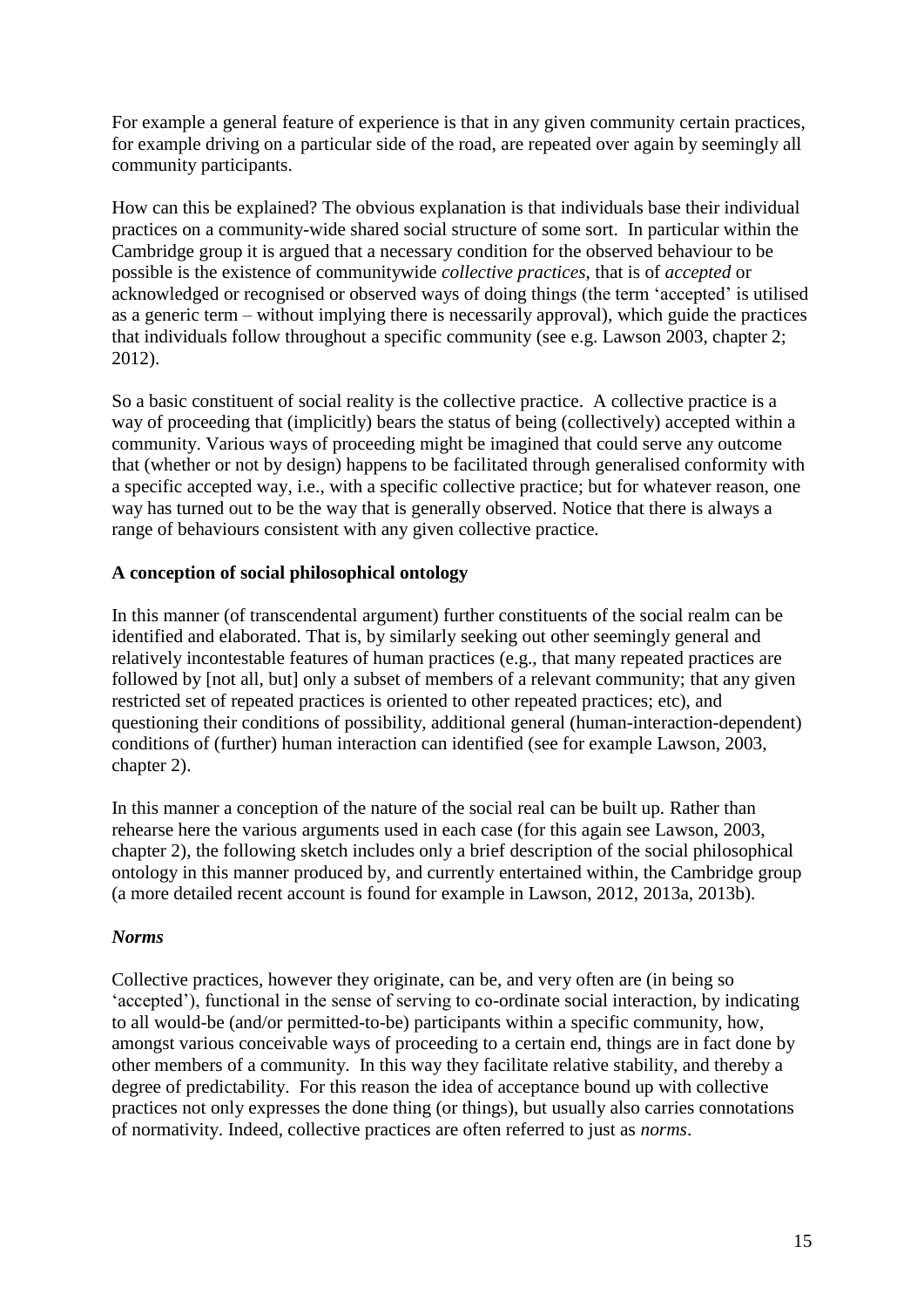Normativity arises because, or when, the noted indicative aspect of any collective practice is also interpreted as stipulative, as indicating how an individual *ought* to proceed. Collective practices, in order to facilitate coordination etc., need to persist, and this usually *requires* that relevant individuals conform to (various interacting sets of) them.

## **Rights and obligations**

The normative aspect of collective practices thus gives rise to the notion of *obligation* along with the associated category of *right.* Obligations refer to accepted ways in which relevant community members are expected to proceed; rights express accepted ways of going on in which relevant individuals may proceed. We accept the obligation to adhere to a community's norms or collective practices, where appropriate, if we wish to participate within that community. Equally, when we are part of a community, we are permitted to enter into at least some of the community's collective practices and where this is so these can be seen as rights.

So social interaction is structurally organised, and is so through a generalised reliance upon collective practices involving rights and obligations. Notice that the role of rights and obligations in structuring social life presupposes the human capacities of being able to be both trustworthy and trusting of others, of being willing and able to make and keep to promises and other commitments, and to believe that others can and will also do so. It should be clear that these human capacities are necessary conditions for the interactions involved to occur, for obligations in particular to be efficacious. As such these capacities of trusting and being trustworthy, etc., qualify as much as anything for being categorised as the glue of social reality, as the adhesive that enables the organisational structure to achieve a degree of binding.

# **Organisation in process**

Community life, then, is organised; it is so by way of emergent collective practices and their inherent rights and obligations that structure human interaction. The result is a social totality or set of totalities. And the latter have causal powers. A motorway system for example, structured by various inter-connecting collective practices, has powers of co-ordinating that are irreducible to any of its various motoring components; and a language system has powers to facilitate communication that are irreducible to those of any individual communicator.

Although providing structure collective practices are also inescapably processual in nature. The network of collective practices in place at any point is a condition of individual practices, and the sum total of individual practices, each a token of a collective practice, serves to reproduce and/or transform the total network of collective practices. So collective practices are both conditions and consequences of the individual practices they facilitate. They are reproduced and/or transformed through the individual practices or activities that they facilitate; they are inherently processual. The overall conception then is one of organisationin-process; and any stability provided by a given (set of) collective practice(s) is always *relative* and *contingent*.

# *Social rules*

Collective practices, as noted, possess normative aspects, and these are often linked to *social rules*. The latter are interpreted as expressions of the content of acceptances under their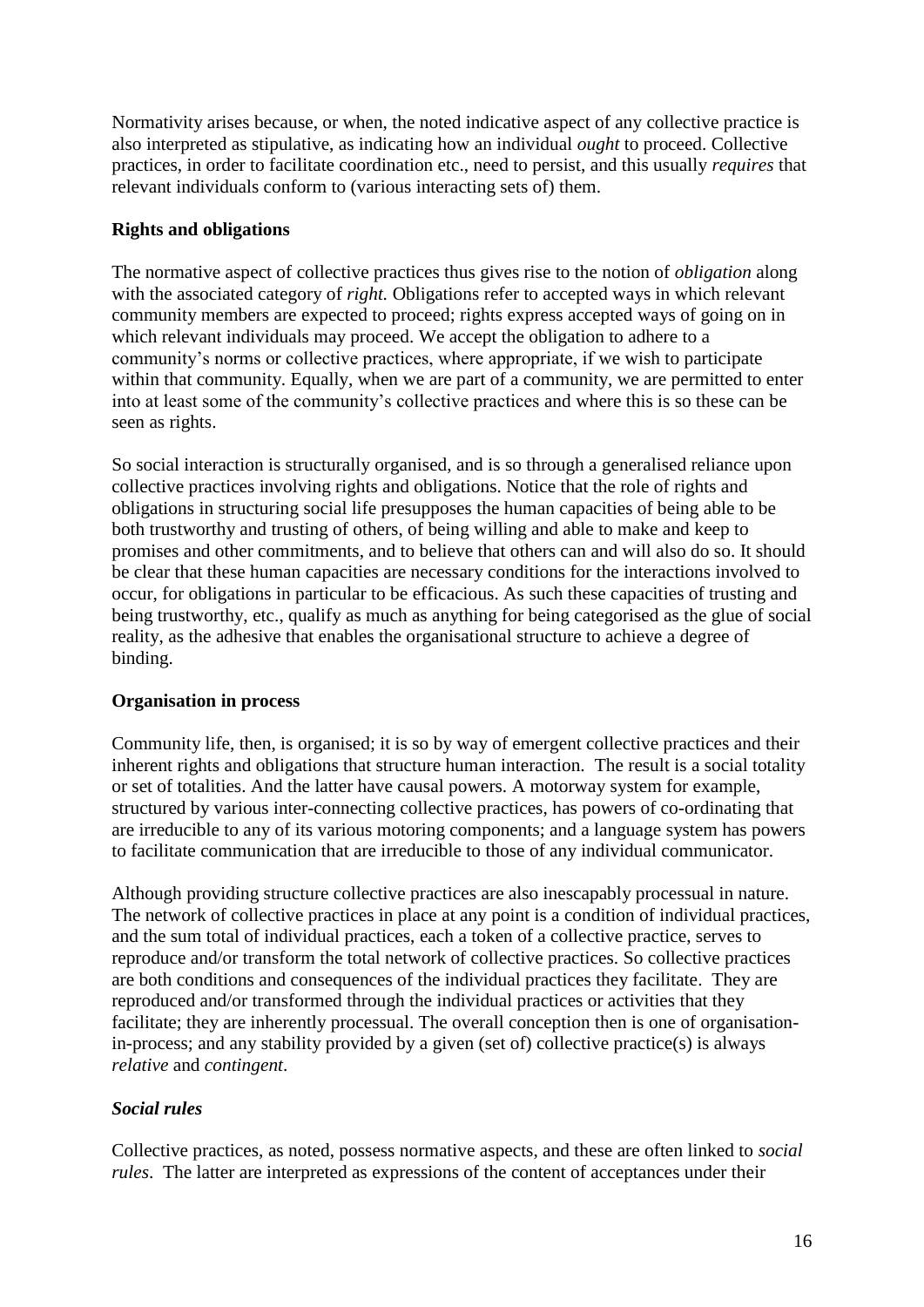purely indicative aspect, *understood as stipulations*. They are representations of norms, interpreted as *generalised procedures for action* (see Lawson 1997, 2003, 2012). As such they can always be (though they need not be, and are not always) expressed in a codified form along the lines of:

# *In C, if X then Y*

Here C is the relevant community or context,  $X$  is type of activity and  $Y$  is the content of a collective practice. For example, if on *the continent of Europe* (C) an individual wishes *to drive on public roads* (X), then he or she should (amongst other things) *keep to the right*  $(Y)^{18}$ .

Rules, of course, are not always *a posteriori* features of spontaneously evolving collective practices. They may equally be introduced in an *a priori* fashion via a decision or declaration by a relevant body or sub-grouping of the community, and designed either to facilitate new forms of collective practice or co-ordination, or to transform the manner in which forms of co-ordination have previously been achieved, and so forth.

But whether a rule emerges from unplanned interaction or via authoritative declaration it amounts to an expression or formulation of a normative aspect of a collective practice. Thus, according to the conception here sustained a rule is something that may be misinterpreted, broken, conformed to unwittingly, never codified, and so forth, and so is clearly ontologically distinct from any practices with which it is associated.

## **Division of practice, process and events**

1

Within any community there is also a division of collective practice; certain practices can be followed by some but not by others. In order to follow particular practices membership of specific sub-groups within a community is often required.

In addition, practices that are accessible only to some community members are always oriented to, and indeed are constituted in relation to (that is, are *internally-related* to) different practices accessible only to specific sets of others. Thus the collective practices followed by students are constituted in relation to those followed by teachers; those followed by employers, landlord/ladies, seminar presenters, sellers, etc., are constituted in relation to those followed, respectively, by employees, tenants, seminar participants, buyers; and so on. All collective practices then cohere and interrelate with others, and are constitutively interdependent.

Any internally related combination of practices can be termed a *collective process*. Examples include the numerous interactions on a university campus, in a market place, or within the governing system of a country. Distinguishable episodes supported by collective processes we might identify as *collective events*. Examples of the latter include particular lectures or seminars, concerts, weddings, funerals and games of football.

The framework of acceptances remains fundamental. In any community there are accepted ways of proceeding for each group, oriented to the collective practices of other groups.

<sup>&</sup>lt;sup>18</sup> Needless to say, the category of social rule is also highly contested, not least within the Cambridge Group itself. For a useful discussions and overviews by members of the Cambridge Group see for example Ismael Al-Amoudi, 2010; John Latsis, 2005, 2006, 2010, 2013; Nuno Martins, 2009.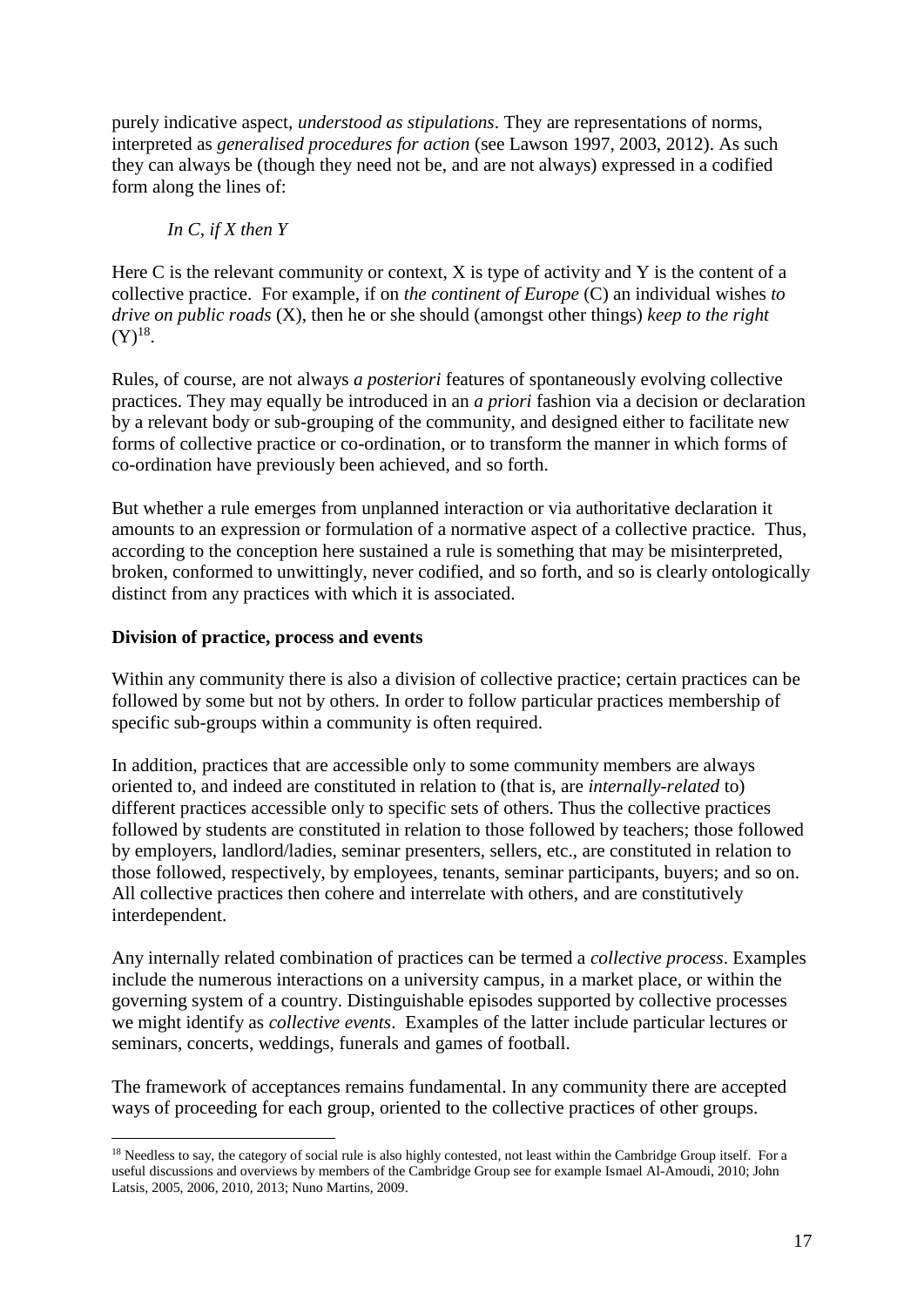Similarly, there are usually accepted ways of allocating individuals to any particular group, processes of allocation that are themselves each a form of collective practice. Thus the appointment of a particular individual as a university professor, say in the UK, will proceed according to university and nationally accepted ways of making such appointments, and so on.

## **Positions**

A category bound up with these different groupings is that of *social position*. A position, or rather position occupancy, is an accepted status that confers a social identity; to be allocated to a specific position is to acquire the social identity of being so positioned. Thus, an individual allocated to the position university professor, acquires the social/positional identity of (is accepted within the community as possessing the status of) university professor; and so on.

Rights and obligations are now clearly seen to be associated with positions and thereby group membership. If some positional practices *may* be participated in by a specific set of appropriately positioned individuals, being the content of positioned *rights*, a subset of those same practices *should* be undertaken by these positioned individuals, being the subject of positioned *obligations*.

Thus in the contemporary UK, an individual positioned as a university professor may have the right to borrow books from several libraries, to work in an office at all hours, to attend seminars in other departments. These rights are not available to all members of the wider UK community. But the individual is typically not only allowed, but additionally required, to give lectures and set and mark examinations, etc; these are included amongst the employment obligations of the position.

Wherever positioned rights are to be found there are always *accompanying* and *matching* obligations. Focussing on a given position, any rights from which the occupier benefits are always *accompanied* by obligations. Indeed, a position is essentially a locus of a set of specific rights and obligations, where the accepted position occupants are agents or bearers of these rights and obligations and typically possess a status or identity associated with them.

But any given position is always constituted in relation to others. And the rights of individuals in one group over individuals in another are *matched* by obligations of the latter group members with respect to the former. If university teachers have the rights to set exams, students have the obligation to sit them, just as students have the right to expect the exams to be marked, and fairly, and teachers have an obligation to undertake this. Even the rights of university teachers to use offices, and libraries etc, are matched to obligations of other positioned individuals or groups to ensure there are processes in place serving to fund, facilitate and maintain university offices, libraries, lecture halls, and so forth.

The internal relationality of sets of collective practices that was observed earlier can thus be seen to be bound up with mutually constituted sets of positions and positional rights and obligations.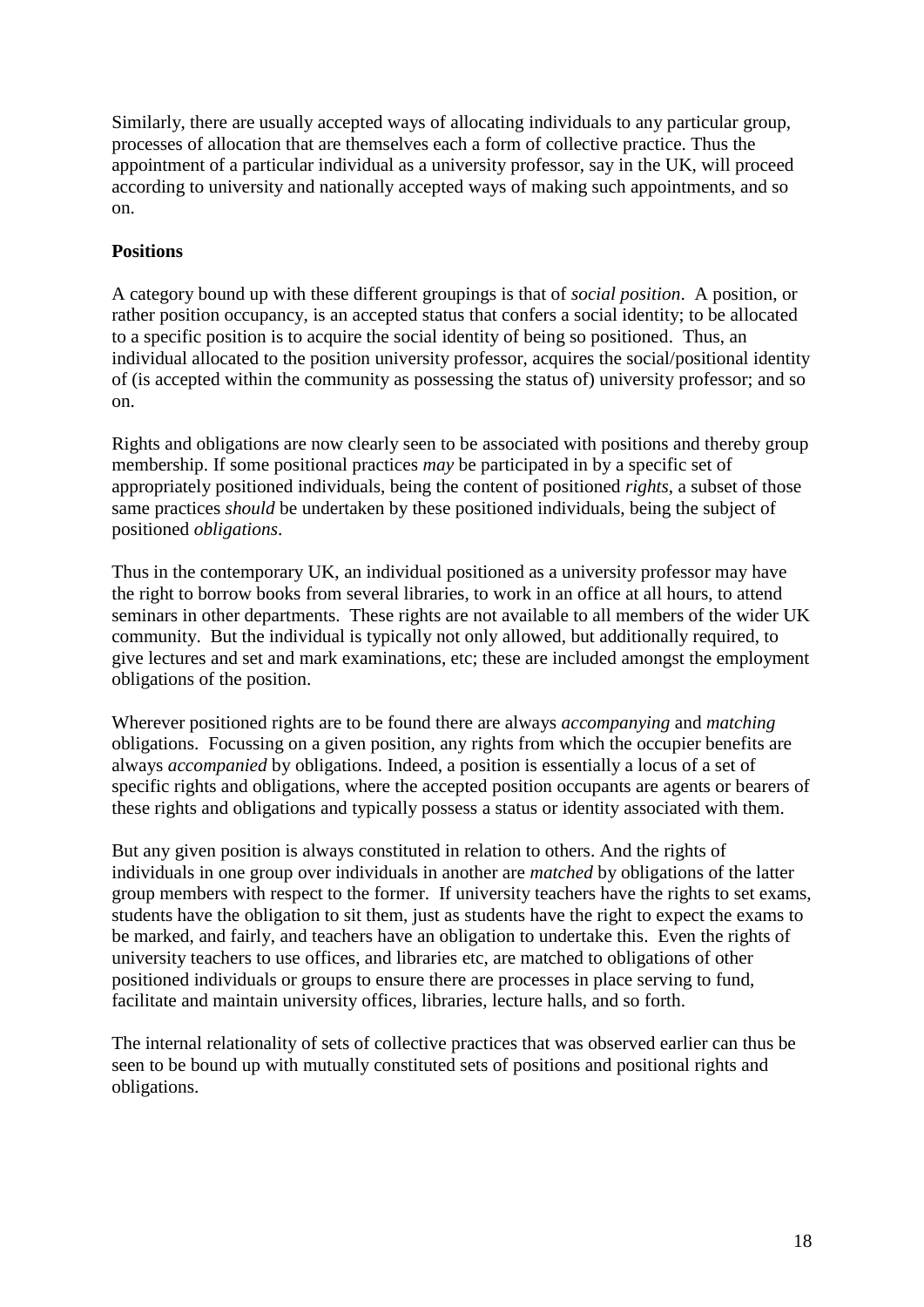#### **Social power and social relations**

If positional rights and obligations ultimately relate to ways in which certain positioned individuals can influence the behaviours of others, it follows that rights and obligations are in effect positional *powers*, respectively positive and negative powers. For the agents of rights (positive powers) have the causal capacity intentionally to get others, the subjects of those rights (those with relevant obligations, or negative powers) *to do something whether the latter want to do that something or not*. Obligations give reasons for action, and power exists so long as the 'subjects' in question are willing (and able) to fulfil their obligations.

So modern social reality fundamentally comprises a multitude of interrelating multicomponent collective practices, processes and events bound up with an emergent structure of positional powers, comprising rights and obligations, in process.

#### **Social relations**

If human individuals are organised through being positioned as components of a system, and if the various positions are interrelated by way of connecting rights and obligations, then it is the latter powers that most qualify as the content of the category *social relation*. In other words a *social relation* just is (or is first and foremost) an accepted set of (matching) rights and obligations holding between, and connecting, two or more positions or occupants of positions. Social interaction can be understood as the contingent actualisations of such social relations. And because rights and obligations are forms of power, there is a sense in which all social relations are power relations.

In all this, if to repeat, the glue that renders these social relations as binding as they are is the human capacity both to be trustworthy and to trust, to enter into and to keep to commitments and to accept that others are able and willing to do so as well.

#### **Artefacts and other non-human social objects.**

Parenthetically, inanimate objects can also, in effect, acquire social identities through being positioned within a social system. Various objects when suitably positioned take on the identity of cash, passports or identity cards, deeds of ownership, wedding rings, and so forth. And once more this all depends on community acceptance. Of course, when inanimate objects are so socially positioned, the capacities or powers most closely associated with their positioning take the form *not* of rights and obligations but of system functions (see Lawson, 2009, 2012, and especially 2014a).

In effect this was noted from the outset in this overview of social philosophical ontology with the category of collective practice. The latter is essentially a status attached to, or position into which is allocated, certain sets of repeated or routinised practices.

## **The Nature of Social Kinds**

Clearly categories of both social and non-social objects involve human construction or determination. Thus if we want to refer to objects that are allocated to these sorts of categories as respectively social and non-social natural kinds, any distinction to be drawn between them is not a matter of category determination. A significant difference however is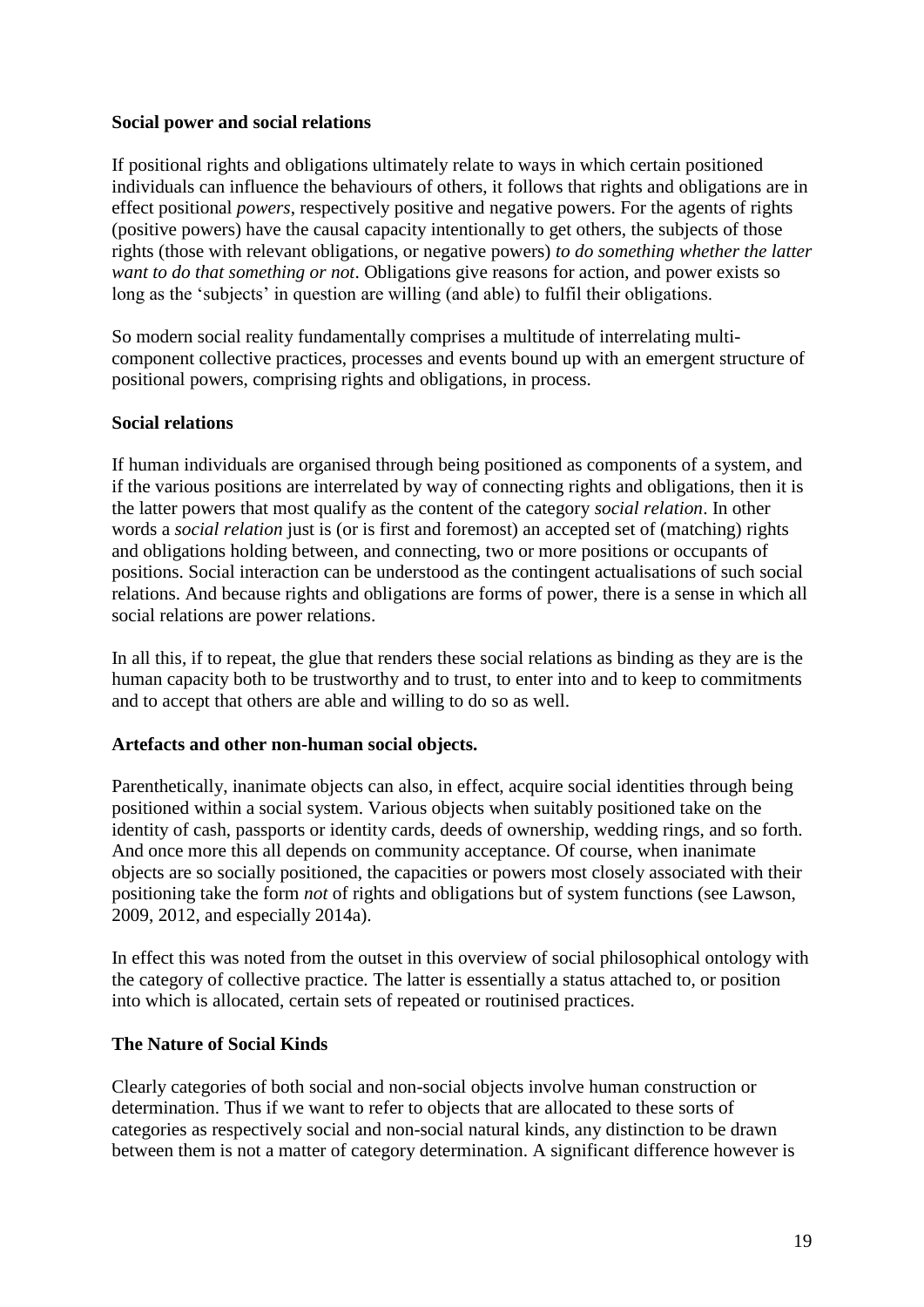that once categories are determined, then in the social realm, but not the non-social natural realm, the membership of specific kinds is also often down to human determination.

For example, once a specific community has decided that water is that stuff that is made up of H20 molecules it is in a sense nature that decides which of the phenomena around qualify as water. However, once a community (or its representatives) have decided the nature of say a university professor or perhaps a passport or form of money (namely anything appropriately positioned within a community), a relevant body of that community can also decide who or what is to be appropriately positioned as a professor or a passport or a given form of money in that community.

# **Community**

The discussion up until this point has taken the idea of a community as a given. However the conception of the community defended is *not* foundational (there clearly are no social foundations) but of an equally emergent and contingent component of a human-practice dependent social reality in process.

It has been emphasised throughout that collective practices, positions, rights and obligations are effectively properties of communities. Indeed the collective practices, positions, rights and obligations organise a certain group of individuals as members of, or participants in, a community. So a community is an emergent social totality or system. To the extent that there is a set of rights that apply to all community members, and given that all rights and obligations are attached to a position, it follows that community membership itself means occupancy of a specific social position. A community is precisely a structured totality whose individual components comprise the occupants of a certain specific social position.

Clearly, given that (positioned) rights and obligations structure all (positioned) collective practices, there is a sense in which each community must be seen to be a *moral community*. The nature of the community is elaborated at some length in Lawson 2012.

In short, social reality is found to be comprised of a multitude of interrelating multicomponent collective practices, processes and events that simultaneously both ground and presuppose a complex system of positions, positioned rights and obligations, that is, social relations, which are always in process, and serve, amongst other things, to organise individuals as social systems of community participants. The conception supported is clearly one of complex organisation or systems in process.

## **Social emergence**

The conception of social reality elaborated, turning on the category of collective practice, is thus one of an emergent form of system or organisation; indeed, it is a system of systems, with each involving a relational organisation of component individuals that facilitates forms of co-ordinated interaction, (relative) stability and predictability that would be unavailable to each individual in the absence of any such organisation.

Certain powers of co-ordinated interactions are available to individuals *qua* community members, constituting affordances, involving rights and obligations, that would not have emerged if human individuals were instead mere-biological beings that just happened to be situated in close time-space proximity to others but without much, if any, sense of group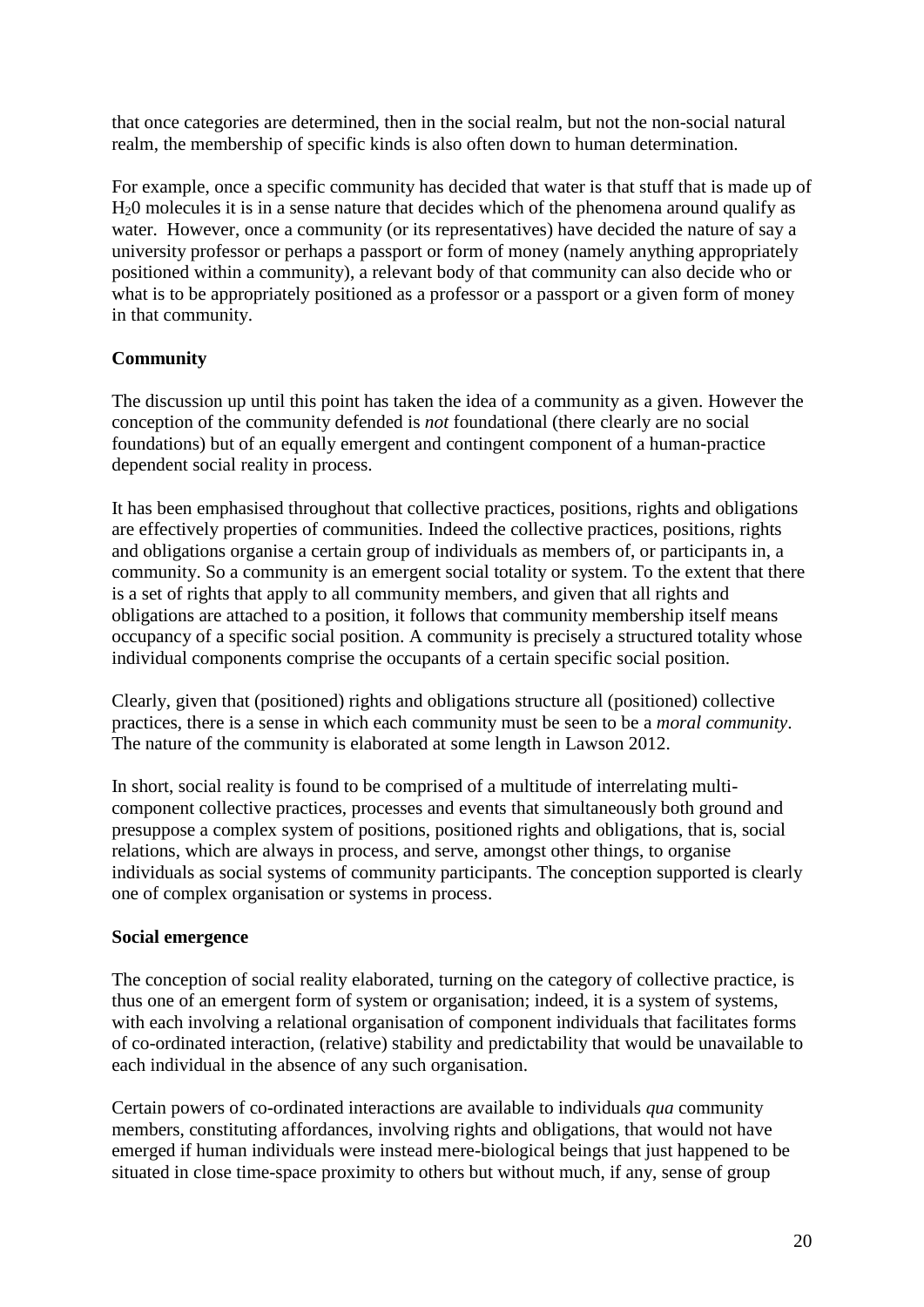collective practices. So we have a form of organisation (of human interactions) that is ontologically irreducible, involving powers or affordances that are thereby causally irreducible.

It is just because such collective practices, including associated positions, rights and obligations etc., as emergent forms of organising structure, are efficacious in facilitating coordinated interaction that *their reality is established*. And it is because they are irreducible to the individuals and individual practices which they organise that *their relative autonomy is grounded*, as is that of an appropriately oriented social science.

The category *social structure* is used to cover all the various features so far discussed that result from, and serve to relationally organise, human beings and individual activities, without being reducible to those individuals and their individual actions. Social structure, interpreted in this way, is not something additional to the phenomena so far discussed, nor is it a stuff of which they are composed. Rather, it is a general category that collects together the collective practices, acceptances, positions, rules, rights, obligations and such like that are emergent features of human actions and interactions. So the conception arrived at is one of emergent social structural organisation in process.

Just like social systems or communities as totalities, social structure is (synchronically) emergent in the sense of being dependent upon, but distinct from, and ontologically and causally irreducible to, the individual activities which these structures serve in turn to facilitate and coordinate.

#### **Process once more**

Social structure, so conceived, is clearly continually undergoing transformation, whether intended or unintended, understood or hardly recognised. Some transformation is clearly by design. But at least as significantly, position occupants regularly transform their positional rights and obligations, and indeed all forms of social structure, not intentionally, but merely as a by-product of merely carrying on in life.

All aspects of social structure depend on us, and so their continuing existence depends on their being reproduced through our individual practices in total. However, we often change how we behave, whether in response to changes in context, knowledge, technology, or merely due to accidents. When we come to act, the contents of previous acceptances, whether embedded in agreements, precedents, or whatever, are given to us; and through our acting we both draw on them (whether or not we are explicitly aware of this), and also (if typically unintentionally) contribute not just to the reproduction of social structures but also to their transformation. Even where reproduction of aspects is the outcome, this is a contingent achievement, warranting as much explanation as change. Social reality is everywhere intrinsically dynamic in nature.

The human individual is also subject to continuous transformation. The ever-changing structural context facing the individual makes a difference not just through constraining and facilitating certain causal powers; it also affects the very nature of human individuals. Human beings develop psychological tendencies and social capabilities in a manner clearly influenced by their socio-cultural and geo-historical contexts, and as a result of experiences through life. Human beings, like social systems, are organisations in process; and the two are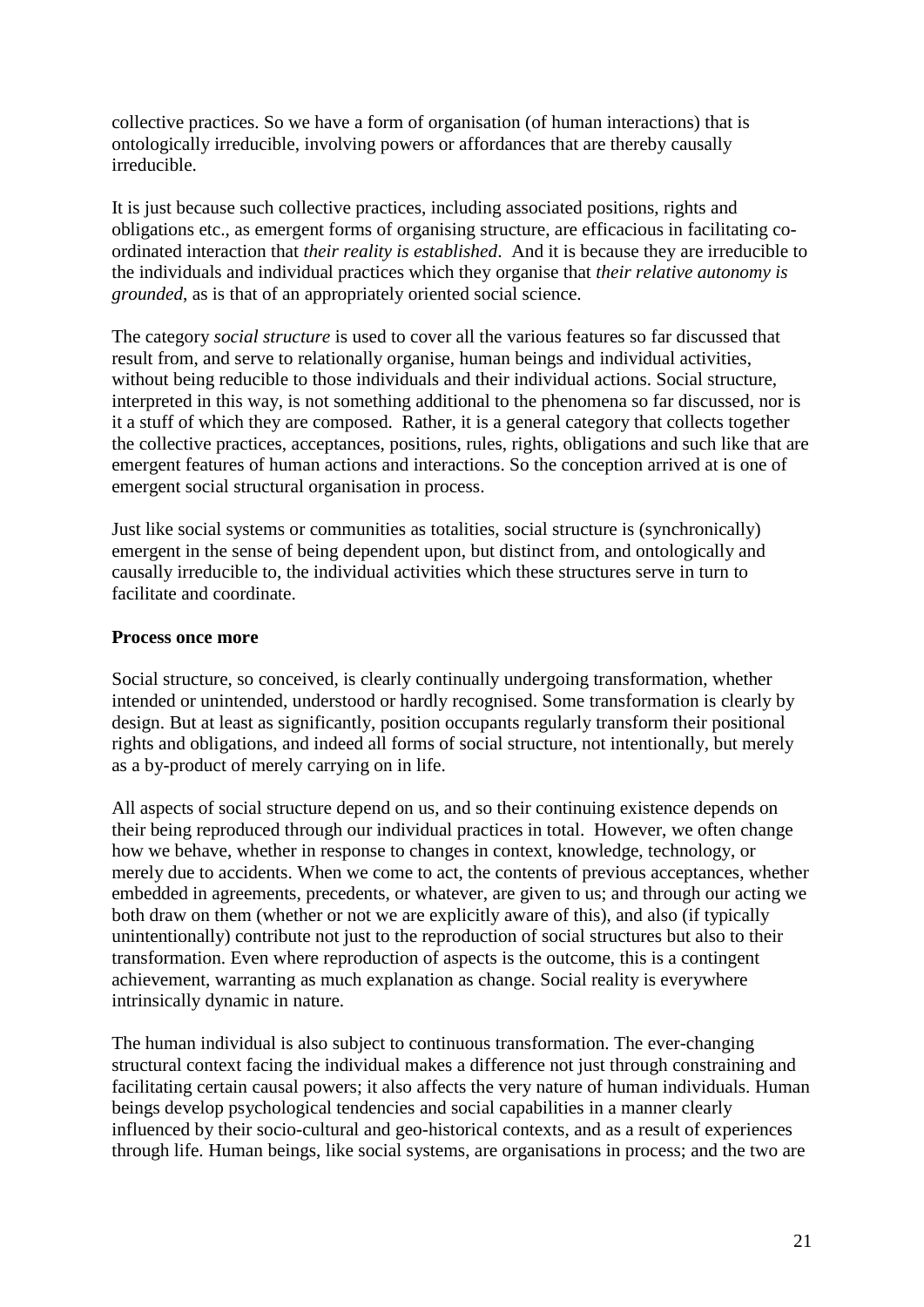linked through processes of co-development as both human individuals and social structure are continuously reproduced and transformed through the sum total of individual practices.

It can be noted, finally, that this account is thoroughly naturalistic, in the sense of being consistent with our best accounts of natural science, and with social phenomena recognised as both emergent and dependent upon non-social phenomena. All the components of social structure are either 1) accepted or actual structural patterns or structural features of accepted forms of human practice or 2) ideational, constituting various representations of the former along with interpretations of various aspects or properties as norms or rules, including positions, rights and obligations, along with the content of other previous and ongoing acceptances, including the outcomes of decision making processes, or the content of official declarations, all bearing on matters such as collective practices or the distribution of rights of access to community positions (and so to accompanying positional rights and obligations) etc., or 3) both.

## **Consequences**

1

The conception briefly sketched clearly has numerous implications for many matters including approaches to substantive theorising and ethics. For example, it obviously provides *directionality* to social theorising. In particular, it is suggestive of the sorts of scenarios for which researchers ought to be methodologically prepared. Because the social world is found to be structured (it is irreducible to, say, events and practices) it follows that social research will need to concern itself not only with correlating, or otherwise describing, surface actualities, but also, and seemingly primarily, with identifying the latter's underlying conditions. Indeed it appears to follow that social-scientific research has, as a proper and compelling object, the explaining of surface phenomena in terms of its underlying conditions.

Alternatively expressed, the ontological conception defended encourages a consideration of how in social theorising, including economics, causal explanatory projects might best be conducted<sup>19</sup>.

For matters of ethics and projects of a practical or policy sort, it is relevant to recall that all human beings are found to be both shaped by the evolving relations (to others) in which they stand, as well as differently (or uniquely) positioned. If generalised flourishing is accepted as the goal of ethics, as the general good (see Lawson, 2014b), it follows that all actions, because they are potentially other-affecting, bear a moral aspect. And any policy programmes formulated without attention to differences, that presume homogeneity within human populations, are likely to be question begging from the outset. Certainly, programmes of action that ignore their likely impact on the wider community are immediately seen as potentially deficient (again see Lawson 2014b).

Eventually, of course, such considerations point to questions of power, democracy and legitimacy. They raise questions of who should be taking decisions in a world of different identities where most of us are likely in some way (differentially) affected by actions taken by others. And indeed they invite a questioning of whether anything less than the whole of

<sup>&</sup>lt;sup>19</sup> This emphasis, in turn, points to a need to develop modes of inference over and above (the usual forms of) deductive and inductive logic. To pursue causal explanation as interpreted here, we require a mode of inference that takes us behind the surface phenomenon to its causes, or more generally from phenomena lying at one level to causes often lying at a different deeper one. This is *retroduction*. The specifics of the explanatory context will bear upon how in practice the retroductive process might proceed. But it seems likely that it will often be helped along by a logic of analogy and/or metaphor, and rest usually upon ingenuity as well as luck.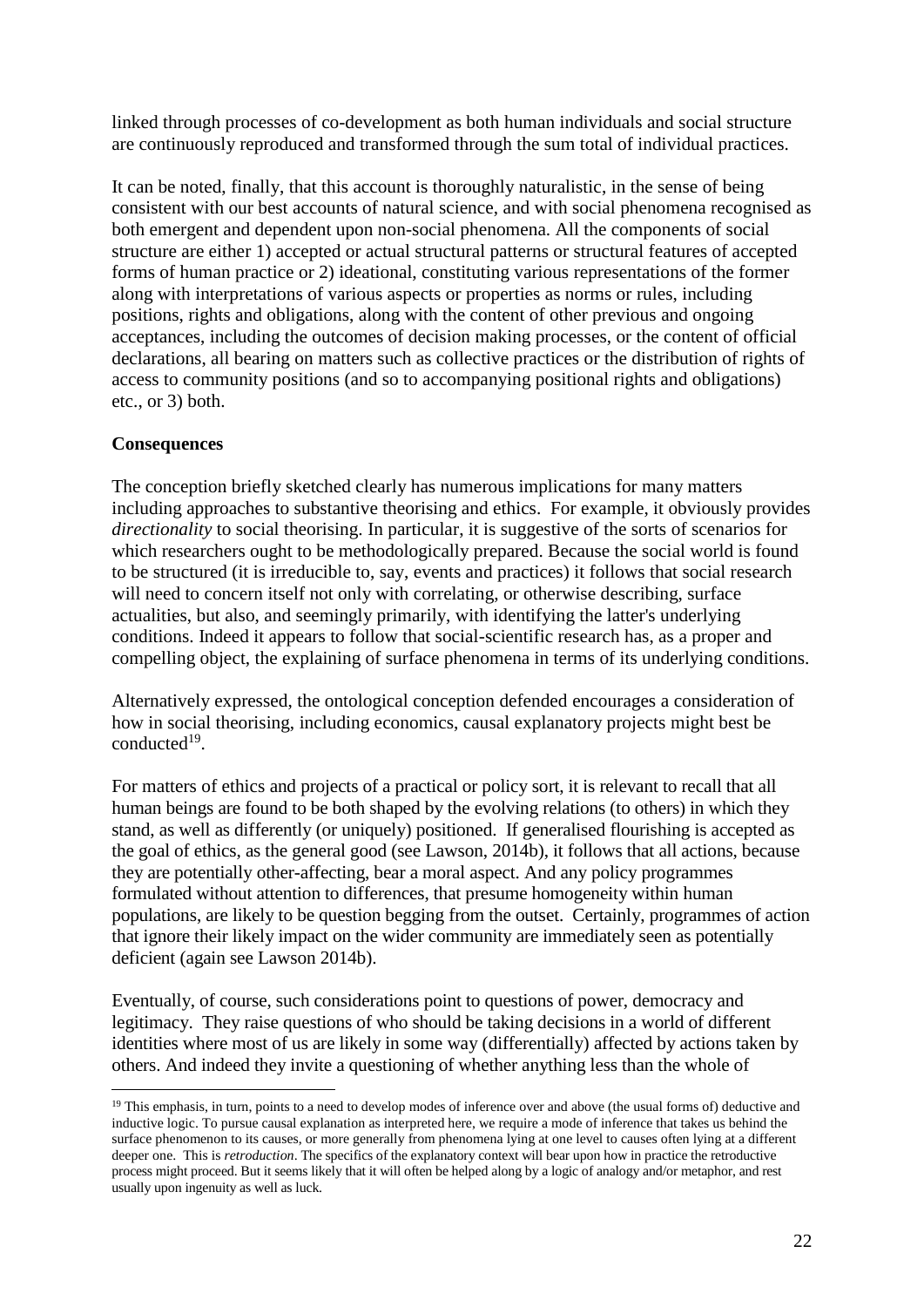humanity (and possibly much more) can constitute a relevant unit of analysis and focus in the shaping of emancipatory projects and actions.

If the foregoing indicates something of the nature of the conception of social philosophical ontology currently maintained, a remaining task to undertake here is to justify the contention that, with regard to social phenomena in particular, insights gained via philosophical ontology can aid the project of scientific ontology, that the results of philosophical ontology applied to social phenomena can facilitate the elaboration of social entities. It is this issue that is considered next.

## **Social scientific ontology, some suggested criteria**

The objective here is merely to sketch some (non-sufficient) criteria that phenomena investigated in social scientific ontology might reasonably be expected to satisfy. Four are usefully elaborated.

There can, to repeat, be no direct inference from the results of philosophical ontology to the sorts of existents or categories investigated in scientific ontology. To reach the latter, additional empirical input is always required. However, in the case of social ontology at least, philosophical ontological findings can be said to be helpful to the task before us, and, in the circumstances that currently prevail, are possibly essential to it.

Amongst the results of the exercise in philosophical ontology described above are the insights that social reality is an emergent, open-ended, structured, transformational process in motion, in which the parts are constituted in and through their (changing) relations to each other. It follows that social entities of interest to, say, economists, such as money, markets, institutions, firms, social and individual identities etc., ought to cohere with this conception. This, then, is a *first* criterion for any sustainable conception of a particular social entity.

If formulations of specific social entities, say, of an institution, money, technology, or a firm, can indeed be made to cohere in a satisfactory way with the above elaborated results of social philosophical ontology, there are likely to be various ways of achieving this in each case. On what basis, then, might a specific formulation be reasonably adopted?

Needless to say, the (realist) orientation adopted here accepts as an objective that the social category employed also picks out a definite feature of reality, that there is a definite referent. This is a *second* suggested criterion for any sustainable conception of a particular social feature.

Notice, that from the philosophical-ontological picture elaborated, all social phenomena are part of an emergent totality. An obvious question to ask of any conception of any particular social phenomenon is what distinguishes it from anything/everything else? In virtue of what can it be identified? For if everything is constituted through its relations to everything else how do we draw boundaries? Are there, for example, many markets or just one? And can we really distinguish, say, markets from money, or economy from society? Certainly we cannot use the tools of controlled experiment to insulate a particular social form from any other.

Furthermore, if change is fundamental to all social phenomena, in what sense can anything be identified as the same phenomenon over time? Are the phenomena we call money,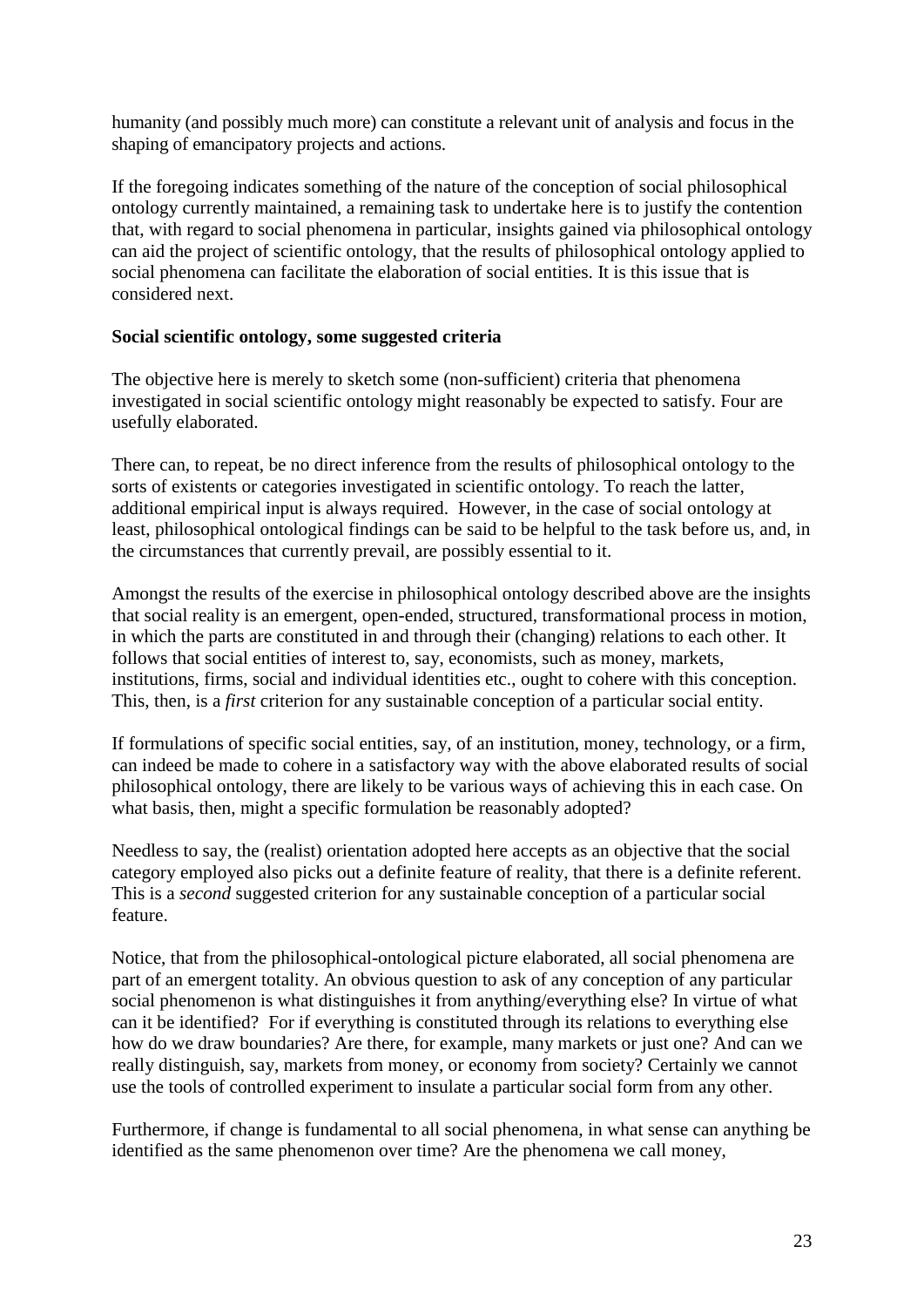Cambridge University, capitalism or the market place the same phenomena that were ascribed the same labels two centuries ago, or even two decades or two days ago?

These are questions less obviously, or perhaps less frequently, pertinent to the theorising of non-social phenomena, where there is perhaps reason to suppose that what we call hydrogen, quarks, tanon-neutrinos and water are the same (sorts of) things (or stuff) today as they always were, and wherever they are located. But in social theory the need to be addressing such questions as these seems to be everywhere unavoidable.

A seemingly important *third* criterion for a formulation of a category to be accepted is that it be consistent in a sense with historical usage. It would be unhelpful to interpret a term in a way that carries connotations that bear no relation to the manner in which the category has previously been understood. But still, how precisely is a specific interpretation to be determined?

An essential part of the answer, albeit one that will always seem unsatisfactory to some, is that it will depend on the context of analysis. We can see that at some level the conceptions resulting from mainstream formalistic-deductivist modelling will be forced into the separable and separated intrinsically constant mechanisms (or 'social atoms'), so that the formulation of categories in this literature must be treated with due caution. But there are other literatures as well as everyday lay understandings. It may even be that (many of) these are widely found to be realistic but perhaps dismissed on erroneous grounds, perhaps for not being sufficiently formalistic.

For example, some notion of an institution is widely adopted; even a dictionary definition can provide an input to a sustainable conception. Further, before the rise of the mathematical mainstream, the largest tradition in North American economics was that of institutionalism. For this project a conception of an institution was a central category, and indeed remains so. It is not being suggested that all such conceptions of an institution will be identical or perfectly coherent. Nor is there a unique way of proceeding. But a task of synthesising conceptions found in this literature can perhaps be usefully undertaken, employing the criterion that the resulting outcome defended be consistent with the earlier defended (philosophically derived) emergentist ontology. This synthesising process will typically be dialectical (preserving the insights of all conceptions dialectically developed). In any case, an initial conception might be continually revised to fit with relevant considerations. Put differently, the process might usefully involve what Strawson calls revisionary metaphysics in addition to the initial descriptive metaphysics. Unlike Strawson's conception though, the goal here are categories that express aspects of the basic structure of social reality.

If 'revisionary metaphysics' is indeed involved a likely relevant *fourth* criterion to employ is that any conception defended has some theoretical or practical utility. It seems pointless transforming the meaning of a term in order to express something that, say, is already captured by a further category, or carries no analytical insight.

To repeat, there is no presumption here that these four criteria will be sufficient, or will always lead everyone to the same conclusion. But they do seem necessary to the process of elaborating sustainable social categories. The manner of discriminating amongst an array of competing conceptions consistent with the noted criteria will clearly depend on context specific issues and considerations, though it may sometimes be a relatively simple matter to do so.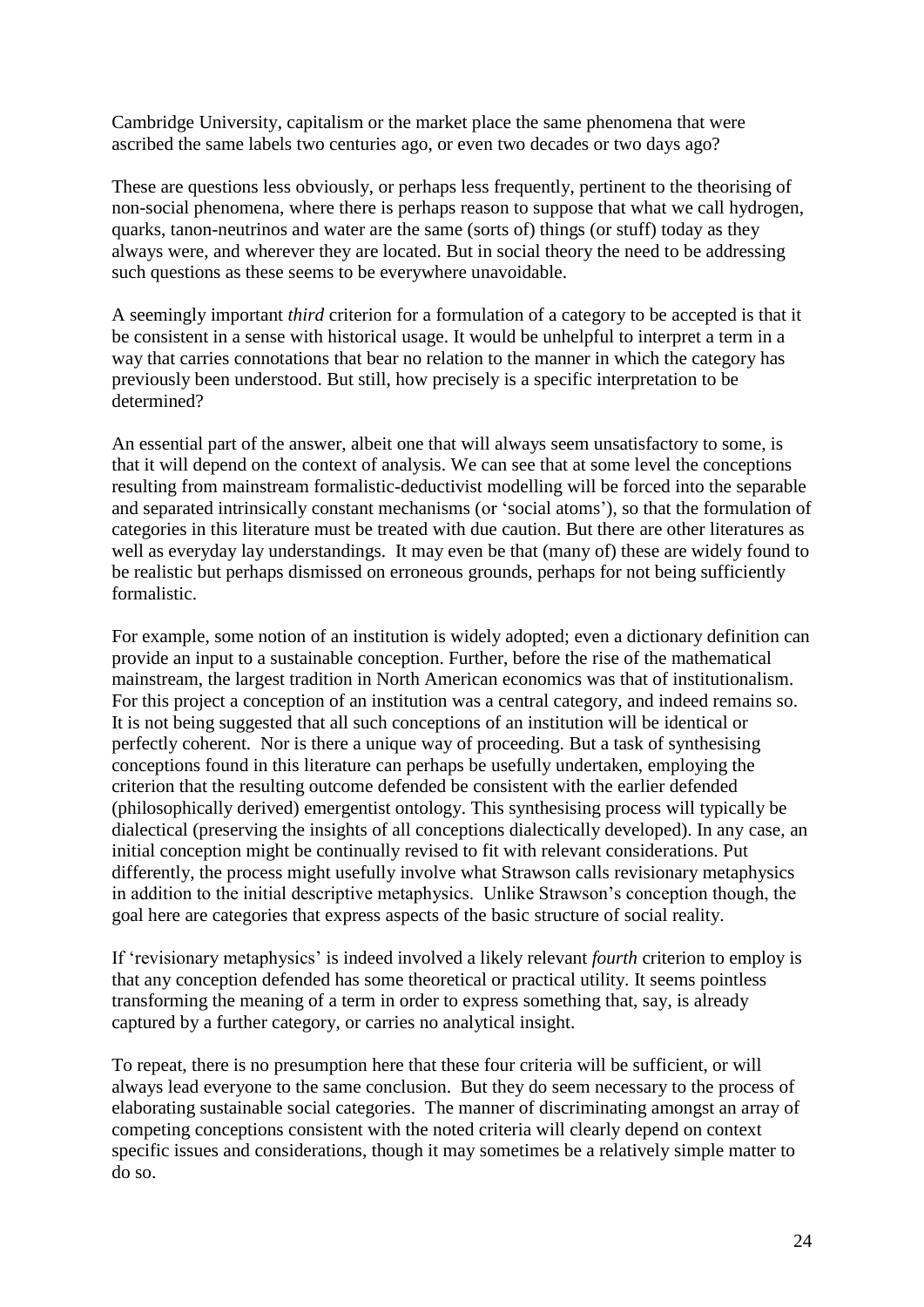It is essentially through being guided by these criteria (augmented by context specific alternatives) that members of the Cambridge group have elaborated the various social-scientific categories. These include conceptions of technology (Faulkner and Runde, 2009; Clive Lawson, 2012); gender (Lawson, 2007); money (Ingham, 1996, 2004; Lawson, 2012), the corporation (Deakin, 2012; Lawson, 2012), the institution (Lawson, 2014c), amongst various others including even a coherent conception of neoclassical economics (see Lawson, 2013c). It is probably fair to say, however, that it is scientific ontology of this sort (though in the process of being developed, and figuring continuously in the weekly workshops of the Cambridge Social Ontology Group) that constitutes the area of the group's thinking that has appeared less in published form.

It might usefully be re-emphasised, finally, that there is no suggestion here that the sort of approach just outlined constitutes the only possibility for ontological elaboration at the level of social entities. It all depends on context.

For example, where, or if, a social theory is, with reason, accepted as reliable, there is a case for scientific ontological elaboration along the lines suggested by Quine. Many accept the social theories of Marx as realistic, and much time has been spent elaborating Marx's categories of socially necessary labour time, exploitation, exchange and use value, and so forth. But in modern economics, a widespread acceptance of any set of theories as even plausible remains a rarity, and is seemingly always contentious.

A further strategy is to borrow categories or theories or metaphors from domains other than the social, to render them consistent with the ontological conception defended here, and then enquire into their usefulness as a social category. In such endeavour, the analysis is necessarily modal rather than injunctive, that is, it involves investigating the relevance of the borrowed features rather than taking them as given.

An example is the borrowing of (Darwinian) evolutionary conceptions from biology. Obviously, in the light of the social ontology set out above, this evolutionary conception, which is already of an intrinsically dynamic mechanism, needs first to be rendered consistent with the account of human-practice dependent social transformation, before, or as part of addressing, the question is put as to whether this evolutionary conception carries social theoretic relevance. The latter issue of course is an empirical one (for a lengthy analysis see Lawson, 2003, chapter 5 and Chapter 10; also see Nuno Martins, 2011); and so on.

## **Final comments**

The aim of this 'position paper' is to set out the rationale for, briefly to describe, and in part defend, an ongoing collective programme/project in social ontology.

The features that differentiate the project described from most others in ontology are that a) its primary concern is with the social domain and b) its ontological orientation has thus far been first and foremost philosophical rather than scientific.

However, in contradistinction to many prominent conceptions of the essential nature of philosophical ontology, the approach adopted here is neither dogmatic nor transcendent but conditional and immanent; indeed it is as situated, fallible and practically conditioned as the more substantive contributions upon which it draws, and/or for which it seeks to underlabour.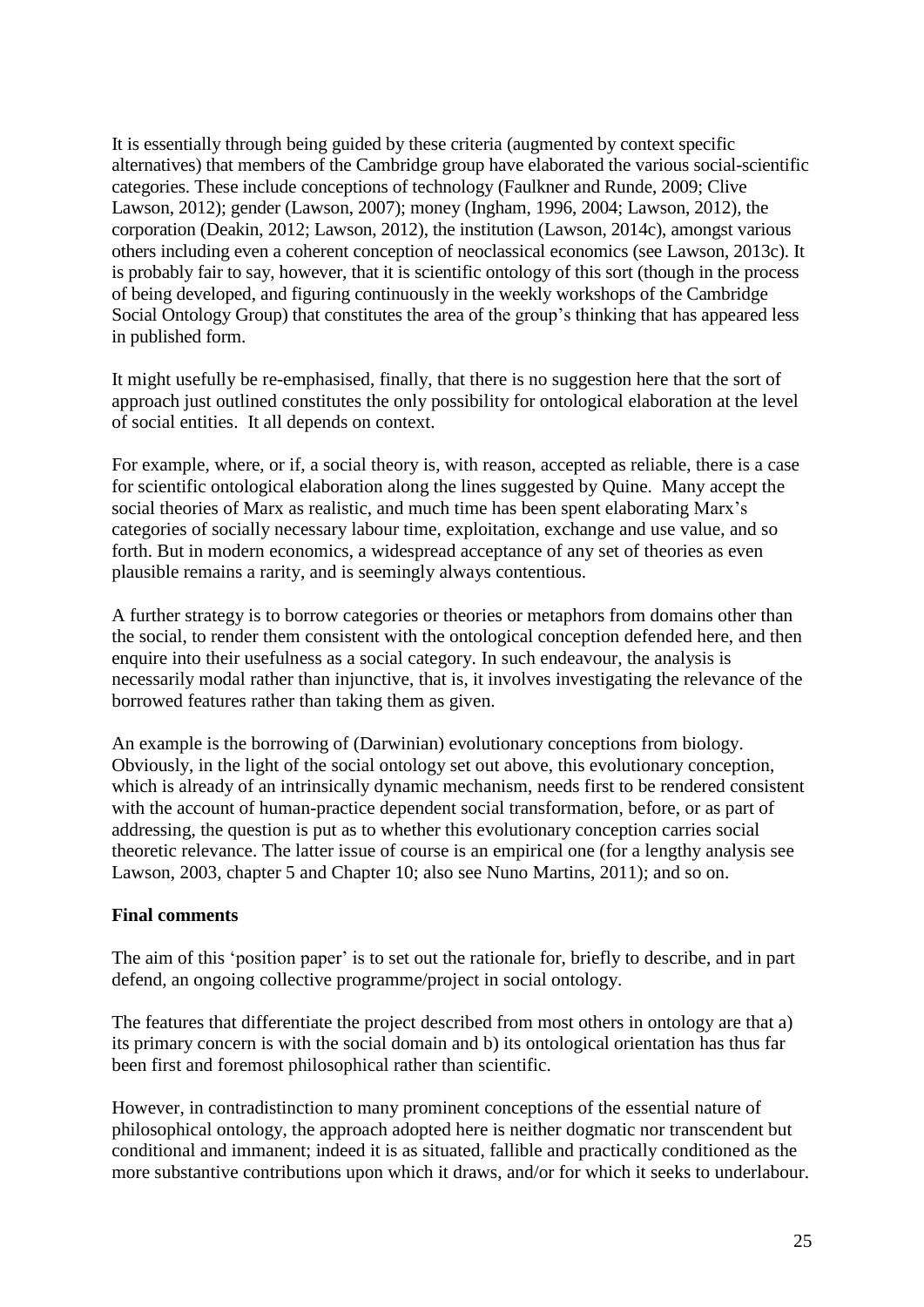It does not analyse a world apart from that investigated by science and/or experienced in some form in (and navigated though) everyday social practices; rather it addresses that same reality but with different questions, emphases and tools.

To this point in time the project in question has provided, before all else, a conception of the basic structure of social reality, a set of insights into the nature of social being; it has primarily concerned itself with social-philosophical ontology. Less attention has been paid to elaborating basic social categories or entities, the task many allocate to social scientific ontology. For reasons laid out above, insights into these categories may actually be best achieved by way of (dialectically) combining philosophical ontology and socio-substantive accounts (including lay interpretations) in a programme of revisionary metaphysics. The fulfilment of the latter, though, lies mostly in the future. This paper has been concerned at least to provide any such programme with a rationale, and also to set out some grounds for supposing that a successful realisation of its objectives are entirely feasible.

#### **References**

- Al-Amoudi, Ismael (2010) 'Immanent Non-Algorithmic Rules: an ontological study of social rules', *Journal for the Theory of Social Behaviour*, vol. 4, no. 3, 289-313
- Archer, Margaret (1995) *Realist social theory: the morphogenetic approach*, Cambridge: Cambridge University Press.
- Arrow, Kenneth. J. and Frank H. Hahn (1971) *General Competitive Analysis*, San Francisco: Holden-Day.
- Bhaskar, Roy (1989) *The Possibility of Naturalism*, Hemel Hempstead: Harvester Wheatsheaf.
- Bunge, Mario (1999) *Dictionary of philosophy*, Amherst: Prometheus Books.
- Deakin, Simon 2012. *'*The Corporation as Commons: Rethinking Property Rights, Governance and Sustainability in the Business Enterprise'*, Queen's Law Journal,* 37(2): 339-81.
- Faulkner, Philip and Jochen Runde (2009) 'On the Identity of Technological Objects and User Innovations in Function." *Academy of Management Review*, 34(3): 442-462.
- Fleetwood, Stephen (1995) *Hayek's Political Economy: the Socio Economics of Order*, London: Routledge.
- Fleetwood, Stephen (1996) 'Order without equilibrium: a critical realist interpretation of Hayek's notion of spontaneous order', *Cambridge Journal of Economics*.
- Fleetwood, Stephen (2001) 'Causal Laws, Functional Relations and Tendencies', *Review of Political Economy,* Vol. 13, No. 2, 201-220.
- Fulbrook, Edward (ed.) 2009 *Ontology and Economics: Tony Lawson and His Critics*, London and New York: Routledge.
- Giddens, Anthony (1984) *The Constitution of Society*, Polity Press, Oxford: Basil Blackwell.
- Graça Moura, Mário (1997) *Schumpeter's Inconsistencies and Schumpeterian Exegesis: Diagnosing the Theory of Creative Destruction*, PhD dissertation, Cambridge.
- Graça Moura, Mário (2002) 'Metatheory as the key to understanding: Schumpeter after Shionoya', *Cambridge Journal of Economics*, vol. 26, No. 6.
- Hahn, Frank (1982) *Money and Inflation*, Oxford: Blackwell.
- Ingham, Geoffrey (1999) 'Money is a Social Relation', in Fleetwood, Steve (ed.) *Critical Realism in Economics: Development and Debate*, London (Routledge).
- Ingham, Geoffrey (2004) *The Nature of Money*, Cambridge: Polity Press.
- Latsis, John (2005) 'Is there redemption for conventions?' *Cambridge Journal of Economics*, vol 29:5, pp. 707-727.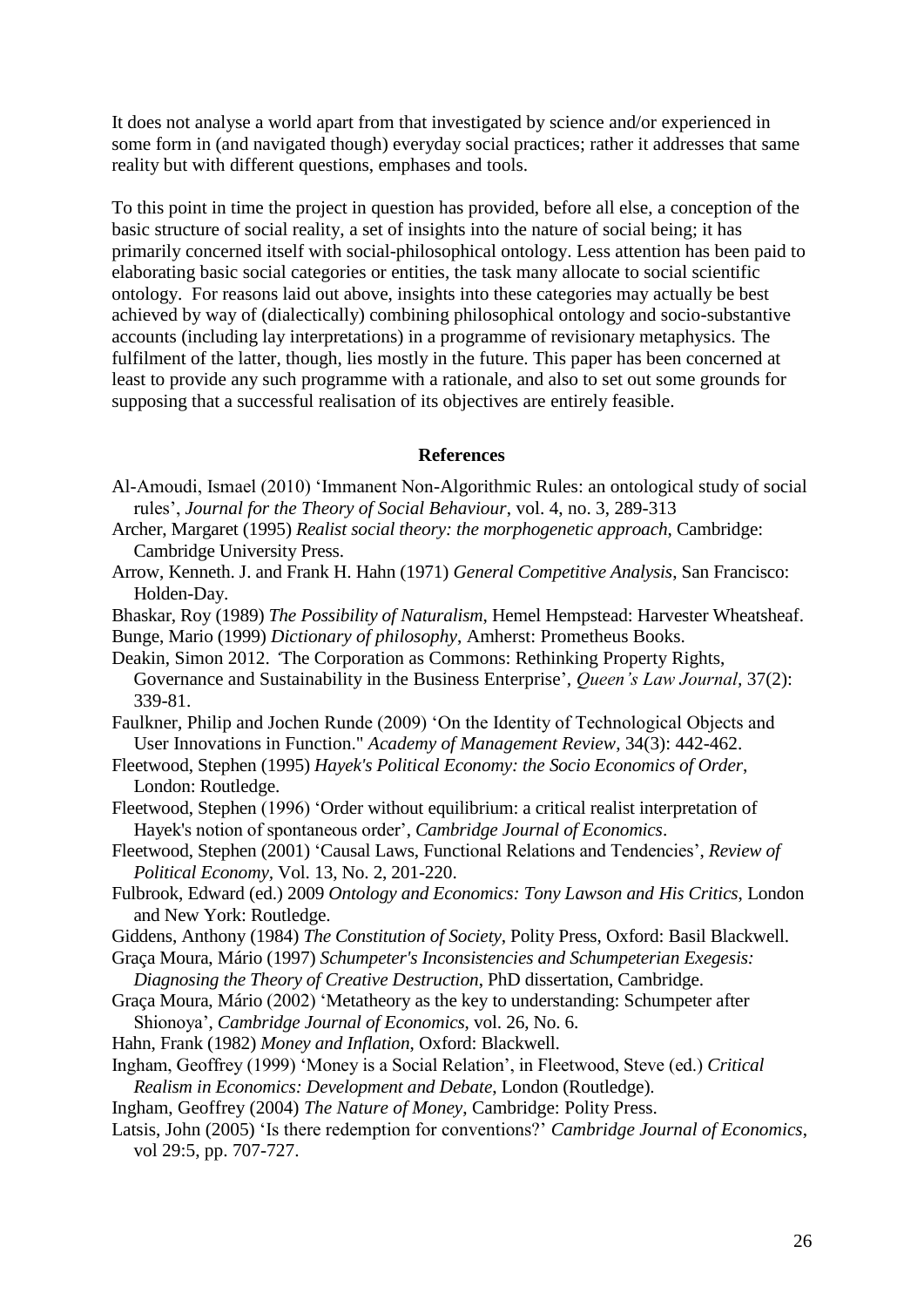- Latsis, John (2006) Convention and Intersubjectivity: New Developments in French Economics, *Journal for the Theory of Social Behaviour*, vol 36:3, pp. 255-277.
- Latsis, John (2007) 'Quine and the Ontological Turn in Economics', in Clive Lawson, John Latsis and Nuno Martins (eds.) *Contributions to Social Ontology*, London and New York: Routledge.
- Latsis, John (2009) Hume and the concept of convention, Recherches sur la Philosophie et le Langage, vol. 26, pp. 217-234.
- Latsis, John (2010), Are conventions solutions to uncertainty? Contrasting visions of social coordination, Journal of Post Keynesian Economics, vol. 32:4, pp. 535-558. With Guillemette de Larquier and Franck Bessis.
- Latsis, John (2013) Conventions, (Logic of), in: *Encyclopedia of Philosophy and the Social Sciences*, B. Kaldis (ed.), London: Sage Publications
- Lawson, Clive (1994) 'The Transformational Model of Social Activity and Economic Analysis: a reinterpretation of the work of J.R.Commons', *Review of Political Economy*, vol. 6 no. 2.
- Lawson, Clive (1995) *Realism and Institutionalism: John R. Commons, Carl Menger and Economics with Institutions*, PhD dissertation, Cambridge.
- Lawson, Clive (1996) 'Holism and Collectivism in Commons', *Journal of Economic Issues*, December.
- Lawson, Clive (1999) 'Commons' Contribution to Political Economy', in Philip O'Hara (ed.) *Encyclopedia of Political Economy*, London: Routledge.
- Lawson, Clive (2012) 'Technology and Recombination', paper presented at the *Cambridge Realist Workshop*, November 2012; forthcoming as Chapter 8 of Clive Lawson, *Technology and Isolation*
- Lawson, Clive, John Latsis and Nuno Martins (eds.) (2007) *Contributions to Social Ontology*, London and New York: Routledge.
- Lawson, Tony (1994) 'Hayek and Realism: A Case of Continuous Transformation', in Maria Colonna, Harold Haggemann and Omar F. Hamouda (eds.), *Capitalism, Socialism and Knowledge: The Economics of F A Hayek*, Cheltenham: Edward Elgar.
- Lawson, Tony (1997) *Economics and Reality*, London: Routledge.
- Lawson, Tony (1998) 'Critical Issues in Economics as Realist Social Theory', *Ekonomia*, 1(2): 75-117. Reprinted in Fleetwood, S. (ed.), 1999, *Critical Realism in Economics: Development and Debate*, London and New York: Routledge.
- Lawson, Tony (2003) *Reorienting Economics*, London and New York: Routledge
- Lawson, Tony (2014c) 'What is an institution', in Stephen Pratten (ed.) (2014).
- Lawson, Tony (2005a) 'The (Confused) State of Equilibrium Analysis in Modern Economics: an (ontological) explanation', *Journal for Post Keynesian Economics*, (27):3, pp. 423-44 (Spring).
- Lawson, Tony (2005b) 'Reorienting History (of Economics)', *[Journal for Post Keynesian](http://mesharpe.metapress.com/link.asp?target=contribution&id=N8PF5XCD7AG6HAHP)  Economics*[, \(27\): 3, 455-71 \(Spring\)](http://mesharpe.metapress.com/link.asp?target=contribution&id=N8PF5XCD7AG6HAHP)
- Lawson, Tony (2006) 'Tensions in Modern Economics. The case of Equilibrium Analysis', in Valeria Mosini (ed.), *Equilibrium in Economics: Scope and Limits,* London and New York: Routledge.
- Lawson, Tony (2007) 'Gender and Social Change' in Jude Browne (ed.), *The Future of Gender*, Cambridge: Cambridge University Press.
- Lawson, Tony (2009) 'The Current Economic Crisis: its Nature and the Course of Academic economics', *Cambridge Journal of Economics*, 33:4, July, pp. 759-788.
- Lawson, Tony (2012) 'Ontology and the Study of Social Reality: Emergence, Organisation, Community, Power, Social Relations, Corporations, Artefacts and Money, *Cambridge Journal of Economics*, 36:2, pp. 345-85.